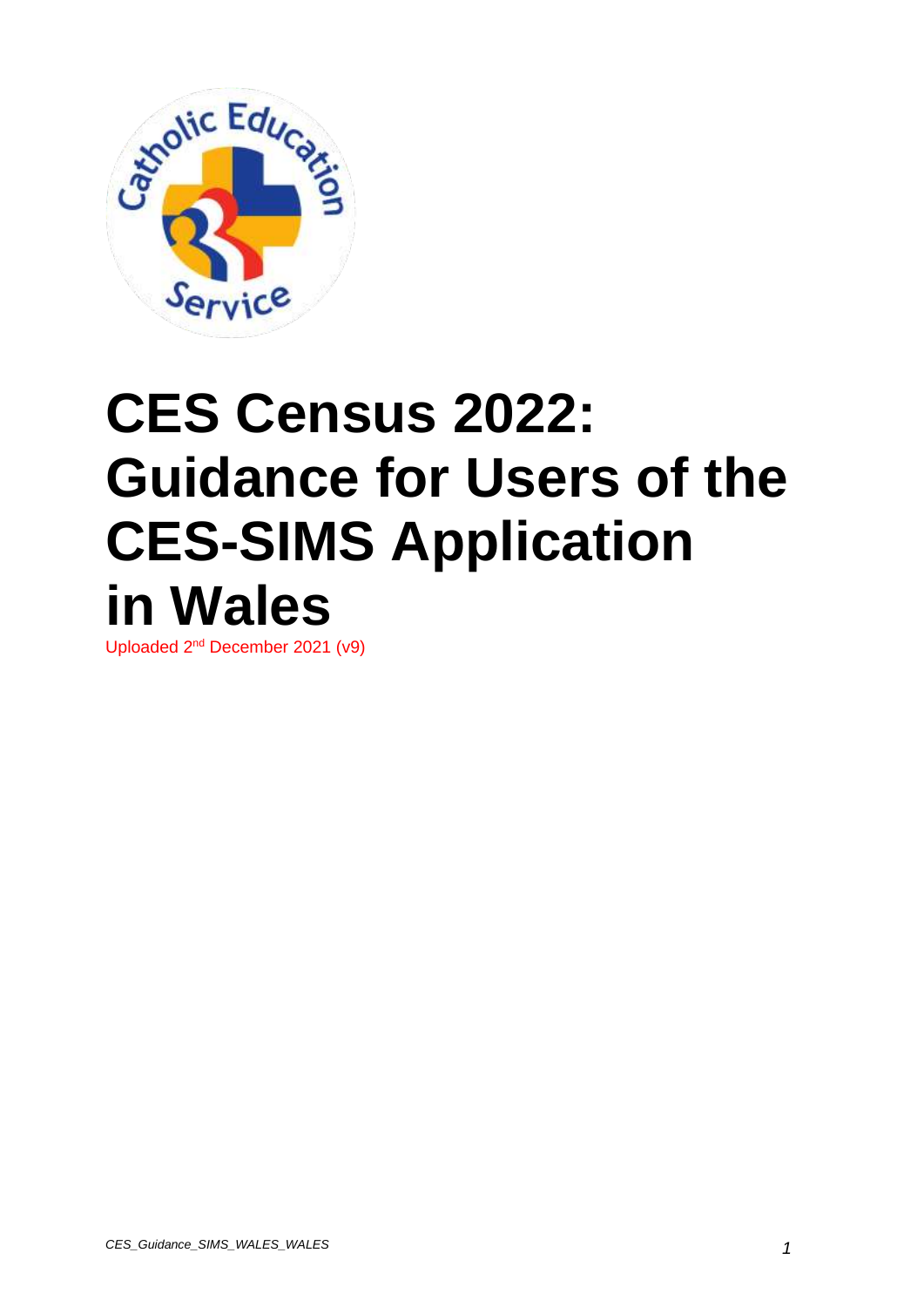#### **Contents**

| Step 4: Setting up a folder in which to save the files, along with a security message 10 |  |
|------------------------------------------------------------------------------------------|--|
|                                                                                          |  |
|                                                                                          |  |
|                                                                                          |  |
|                                                                                          |  |
|                                                                                          |  |
|                                                                                          |  |
|                                                                                          |  |
|                                                                                          |  |
|                                                                                          |  |
|                                                                                          |  |
|                                                                                          |  |
|                                                                                          |  |
|                                                                                          |  |
|                                                                                          |  |
|                                                                                          |  |
|                                                                                          |  |
|                                                                                          |  |
|                                                                                          |  |
|                                                                                          |  |
|                                                                                          |  |
|                                                                                          |  |
|                                                                                          |  |
|                                                                                          |  |
|                                                                                          |  |
|                                                                                          |  |
|                                                                                          |  |
|                                                                                          |  |
|                                                                                          |  |
|                                                                                          |  |
|                                                                                          |  |
|                                                                                          |  |
|                                                                                          |  |
|                                                                                          |  |
|                                                                                          |  |
|                                                                                          |  |
|                                                                                          |  |
|                                                                                          |  |
|                                                                                          |  |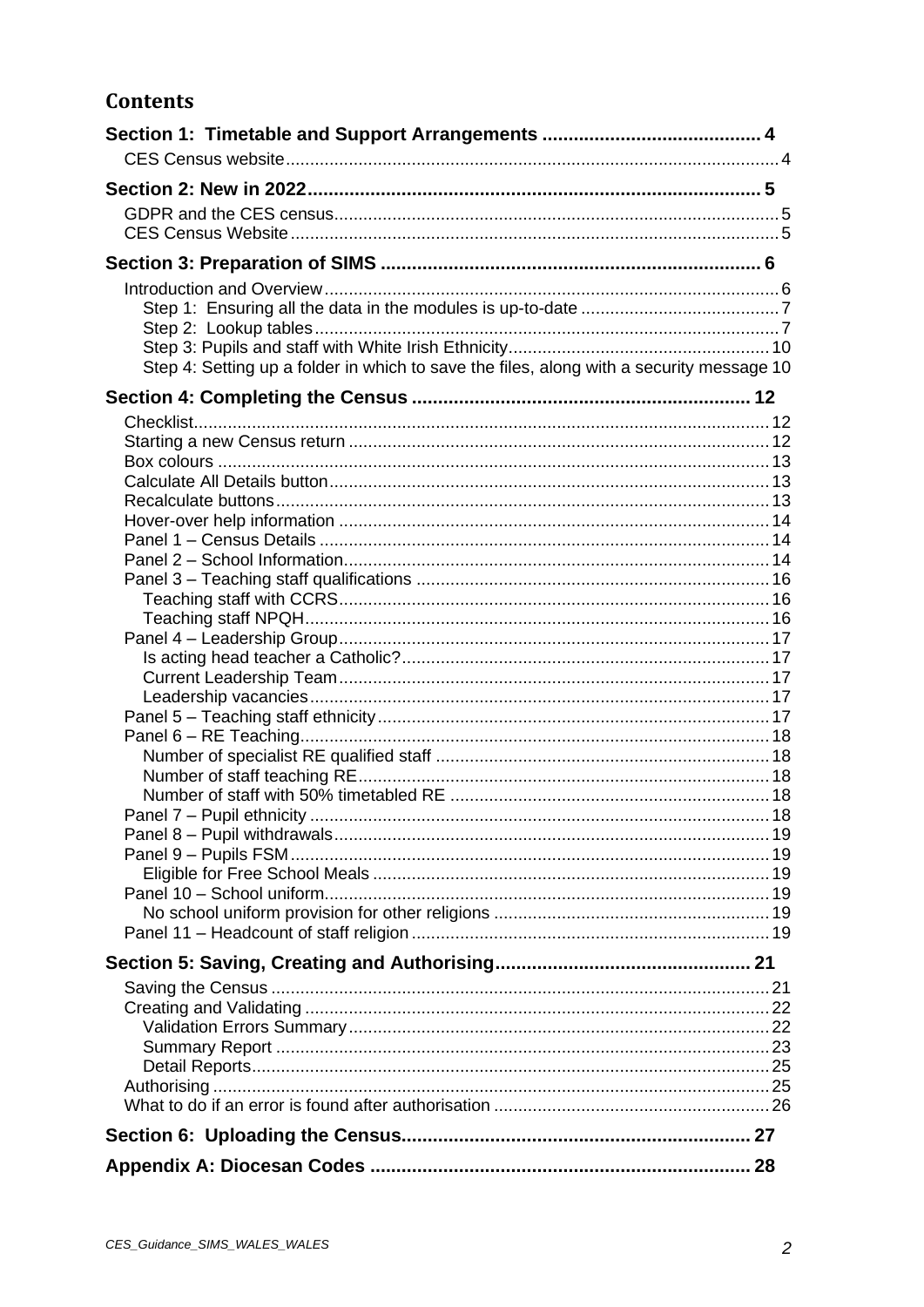| Appendix F - Adding Missing Catholic Lookups for the CES Census 34 |  |
|--------------------------------------------------------------------|--|
|                                                                    |  |
|                                                                    |  |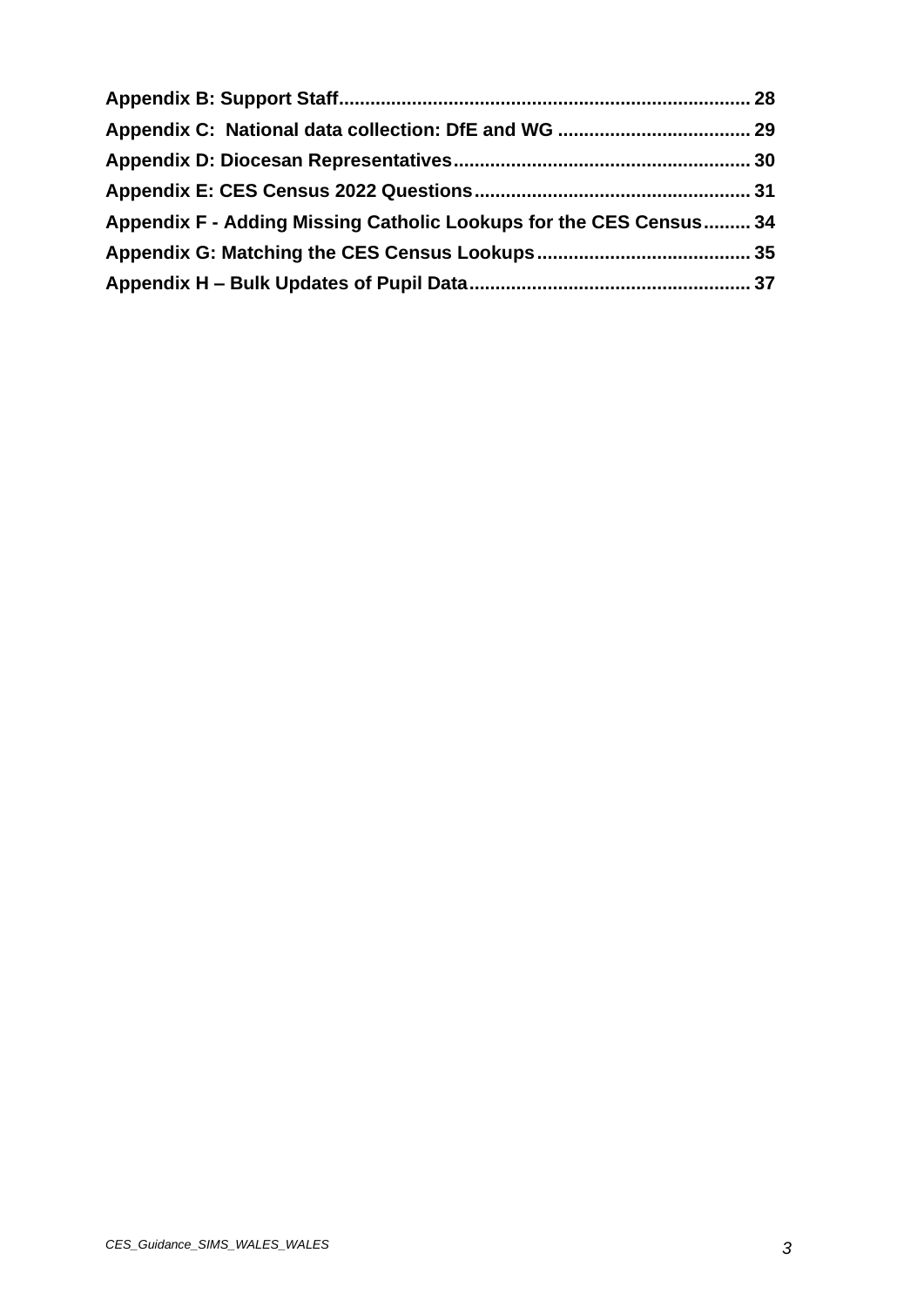# <span id="page-3-0"></span>**Section 1: Timetable and Support Arrangements**

The CES Census starts on 20<sup>th</sup> January in England and 18<sup>th</sup> January in Wales. Schools should complete and submit their returns during the telephone support period which runs from the start date until Friday 11<sup>th</sup> February.

For all support queries please raise a ticket on the online helpdesk at [http://cescensus.org.uk/helpdesk/.](http://cescensus.org.uk/helpdesk/) We aim to respond to all support queries on the day they are raised. The online helpdesk also contains an extensive knowledgebase as well as up to date information about ongoing technical issues should any arise during the census.

During the support period schools can also telephone the helpdesk or the relevant diocesan representative:

- telephone: 020 7901 1909  $(9:30 16:00$  Monday to Friday)
- telephone or email diocesan census representatives, who are able to assist with common support questions (see appendix D)

If it will not be possible to complete your census before the end of the support period please contact the helpdesk as soon as a delay becomes inevitable. The CES will then work with the school to minimise the delay.

### <span id="page-3-1"></span>**CES Census website**

The CES Census website contains all the resources necessary to complete and upload the Census and is located at: [https://www.cescensus.org.uk.](https://www.cescensus.org.uk/)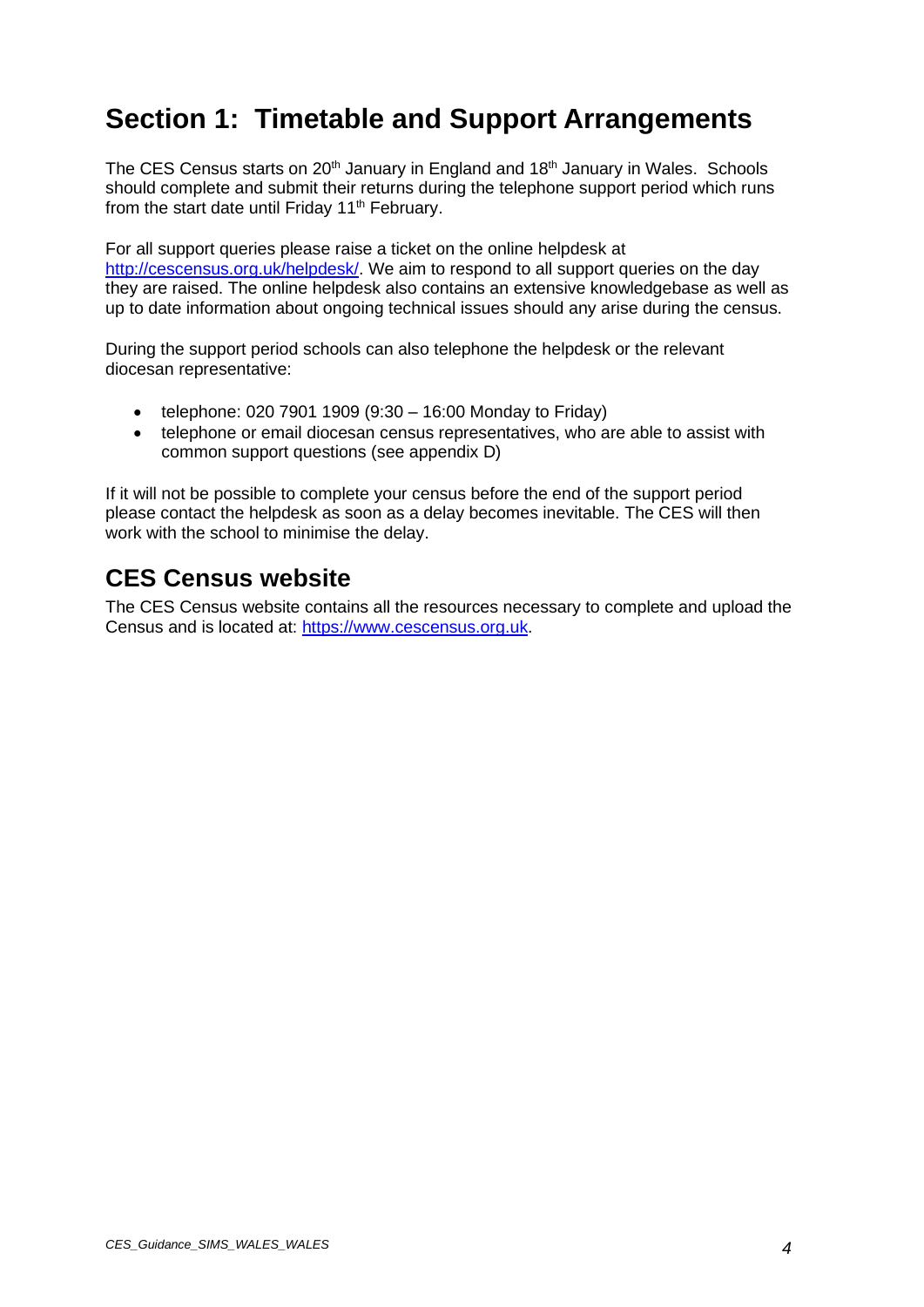# <span id="page-4-0"></span>**Section 2: New in 2022**

The new ethnicity sub-category, White Northern Irish, should be included in ethnicity totals for staff and pupils under White British.

There are no other changes to the census questions.

### <span id="page-4-1"></span>**GDPR and the CES census**

The annual CES Census is the source of all school data collected by the CES. No data on individual pupils is collected in the census. The name of the headteacher is collected, also a contact name and email address which are used solely for census communications the following year.

A document that describes the extent to which the CES census falls within the General Data Protection Regulation (GDPR) can be downloaded on the CES website: [http://catholiceducation.org.uk/ces-census/gdpr-and-the-census.](http://catholiceducation.org.uk/ces-census/gdpr-and-the-census) This document addresses questions that the CES has received from schools that raised concerns about the CES census and privacy of schools' data.

### <span id="page-4-2"></span>**CES Census Website**

The CES Census website contains all the resources necessary to complete and upload the Census.

The website is located at: [https://www.cescensus.org.uk/.](https://www.cescensus.org.uk/)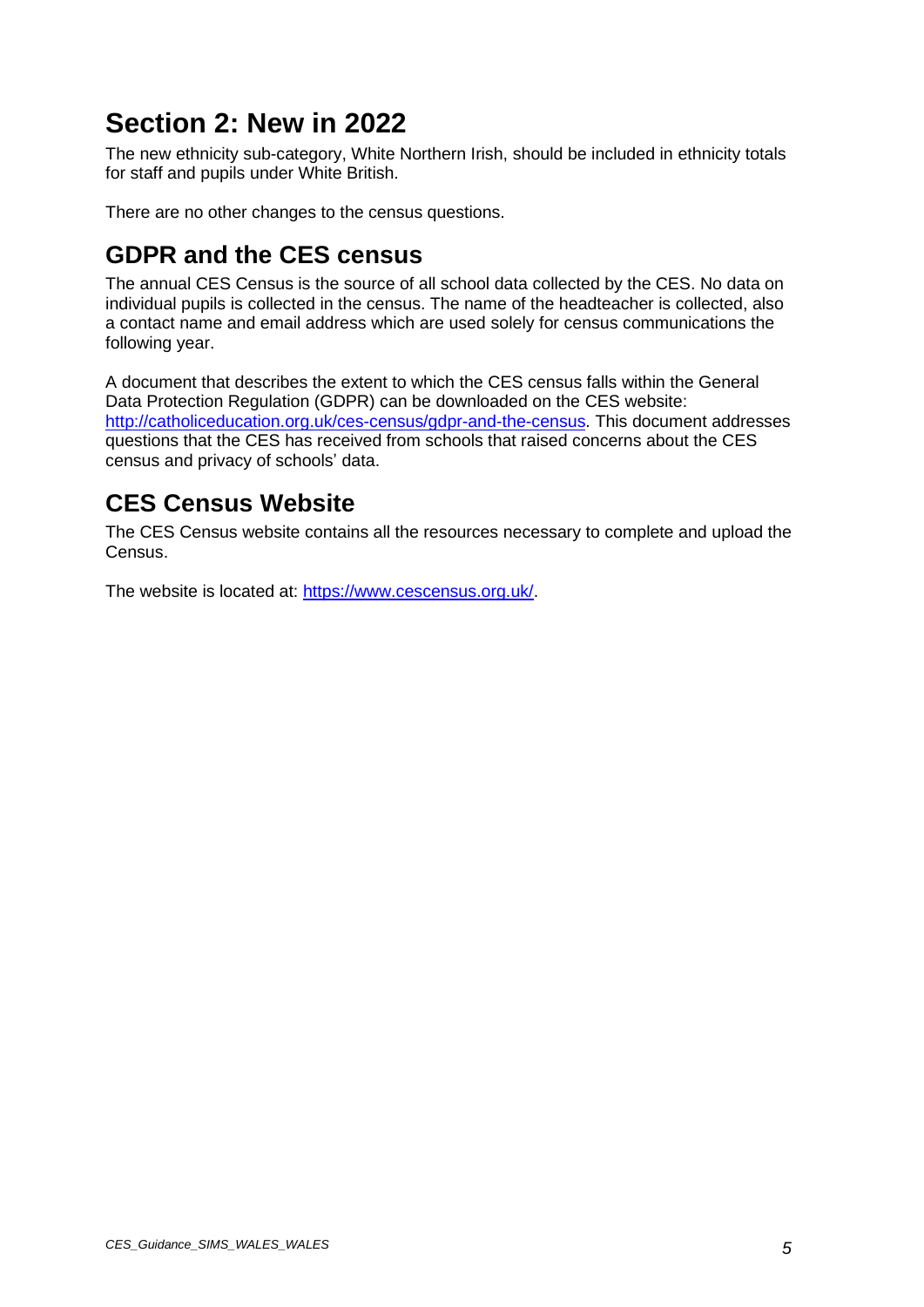# <span id="page-5-0"></span>**Section 3: Preparation of SIMS**

### <span id="page-5-1"></span>**Introduction and Overview**

SIMS data is held within **modules**, such as those for Personnel or Pupil/Student Details. Data is entered in these modules either by typing it in or by selecting from drop-down menus (called *lookups*). The SIMS system allows for additional information, not required by the WG, to be stored.

A small proportion of the data required for the CES Census is not stored in any SIMS module. Consequently, the CES SIMS application also includes some tailor-made screens to capture this data.

There are three steps that you need to follow prior to completing your CES Census. Two of these steps will only need to be completed the first time you use SIMS to complete your Census. Therefore, if you used the SIMS CES application last year, you will only need to complete Step 1:

The three steps are:

- 1. **Ensure data in SIMS modules is up-to-date.**
- 2. **Ensure look-up tables are in place and up to date**. Only required the first time.
- 3. **Set up a folder in which to save the files.** Only required the first time.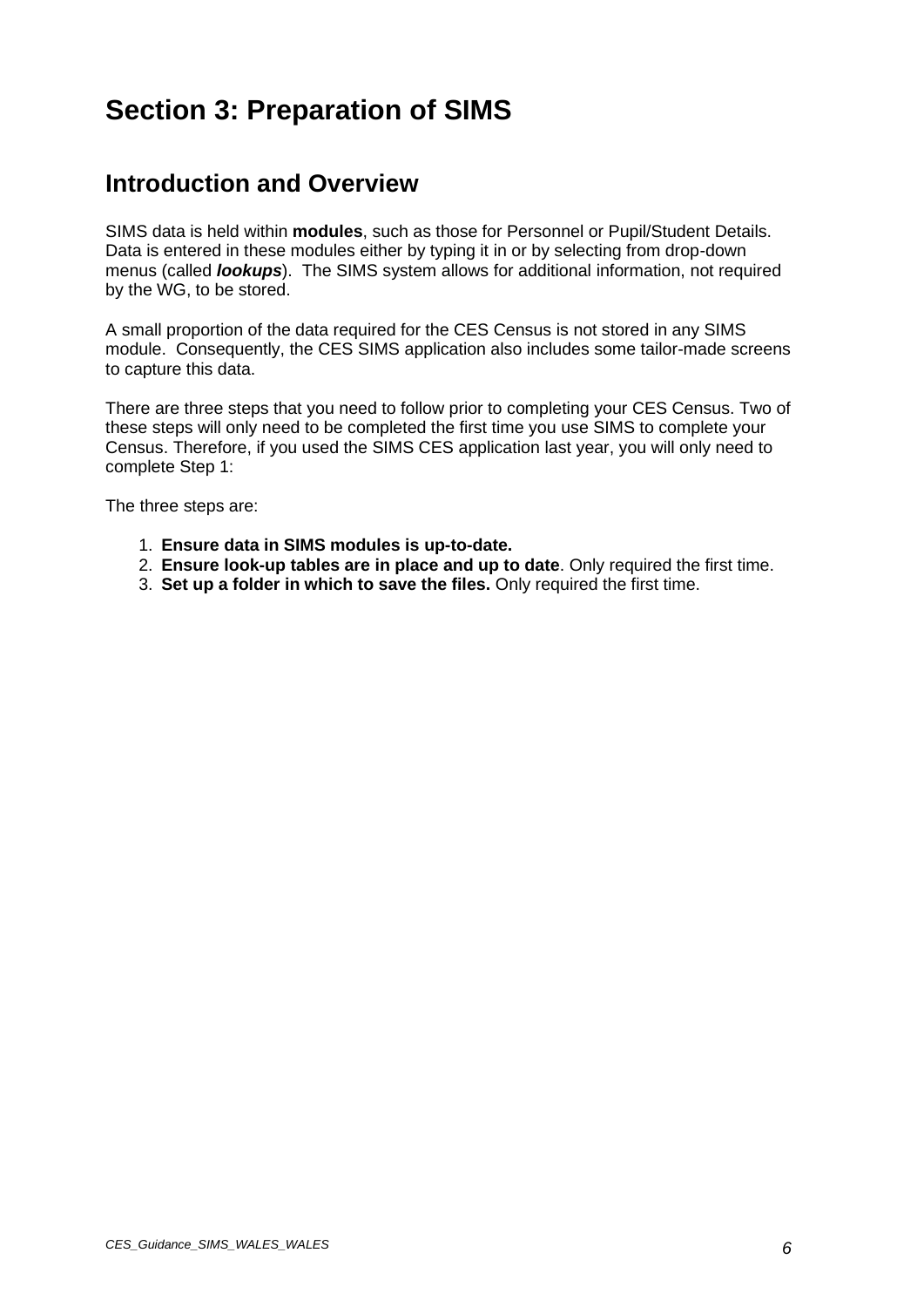#### <span id="page-6-0"></span>*Step 1: Ensuring all the data in the modules is up-to-date*

In addition to holding data required for the WG data collection exercises, SIMS software is capable of holding the data, such as staff and pupils' religion which is needed to complete most of the CES Census.

While it is possible to add some of the data (such as totals for staff religion) manually to the screens provided, it is more efficient to up-date the underlying data in the modules to avoid having to repeat the data entry each time the CES Census is undertaken. (Totals of pupils religion cannot be entered manually anywhere on the CES Census.)

It is therefore imperative that the fields needed for the CES Census are completed in the appropriate SIMS module in advance of completing the Census. This is then available for Census use for the future.

You should ensure that:

- All new pupils have been assigned a religion and an ethnicity
- All new members of staff have been assigned a religion and an ethnicity
- Free School Meals information is up to date
- Where the EMA application is in use that Education Maintenance Allowance information is up to date
- Any member of staff with a Catholic Certificate in Religious Studies has this or "CCRS" assigned as a qualification
- Any member of staff with a National Professional Qualification for Headship has this or "NPQH" assigned as a qualification
- In the case of maintained schools, ensure that only members of the leadership team i.e. executive head teacher; head teacher; deputy head teacher and assistant head teacher have been allocated to the leadership category in SIMS. Independent schools and colleges may choose to assign holders of equivalent roles (eg members of the senior management team) to the CES Leadership Team category.
- In the case of support staff, ensure that members of staff carrying out roles listed in Appendix B have been assigned those roles in SIMS.

**Bulk Update** can be used for entry of religion and ethnicity to several pupils simultaneously. See Appendix H for further information.

#### <span id="page-6-1"></span>*Step 2: Lookup tables*

The Catholic religion is not a default lookup in SIMS. It may have different values, eg Catholic or Roman Catholic. Therefore the census application needs to be told explicitly which lookup to assign as Catholic for both pupils and staff.

**If you have used SIMS CES Census before** then the Catholic lookup will be set up and linked to the CES Census. You can now move on to "Step 3: setting up a folder in which to save files".

**If you have not used SIMS CES Census before** then the 2019 SIMS upgrade should have installed any missing categories for you and linked them automatically to the CES Census.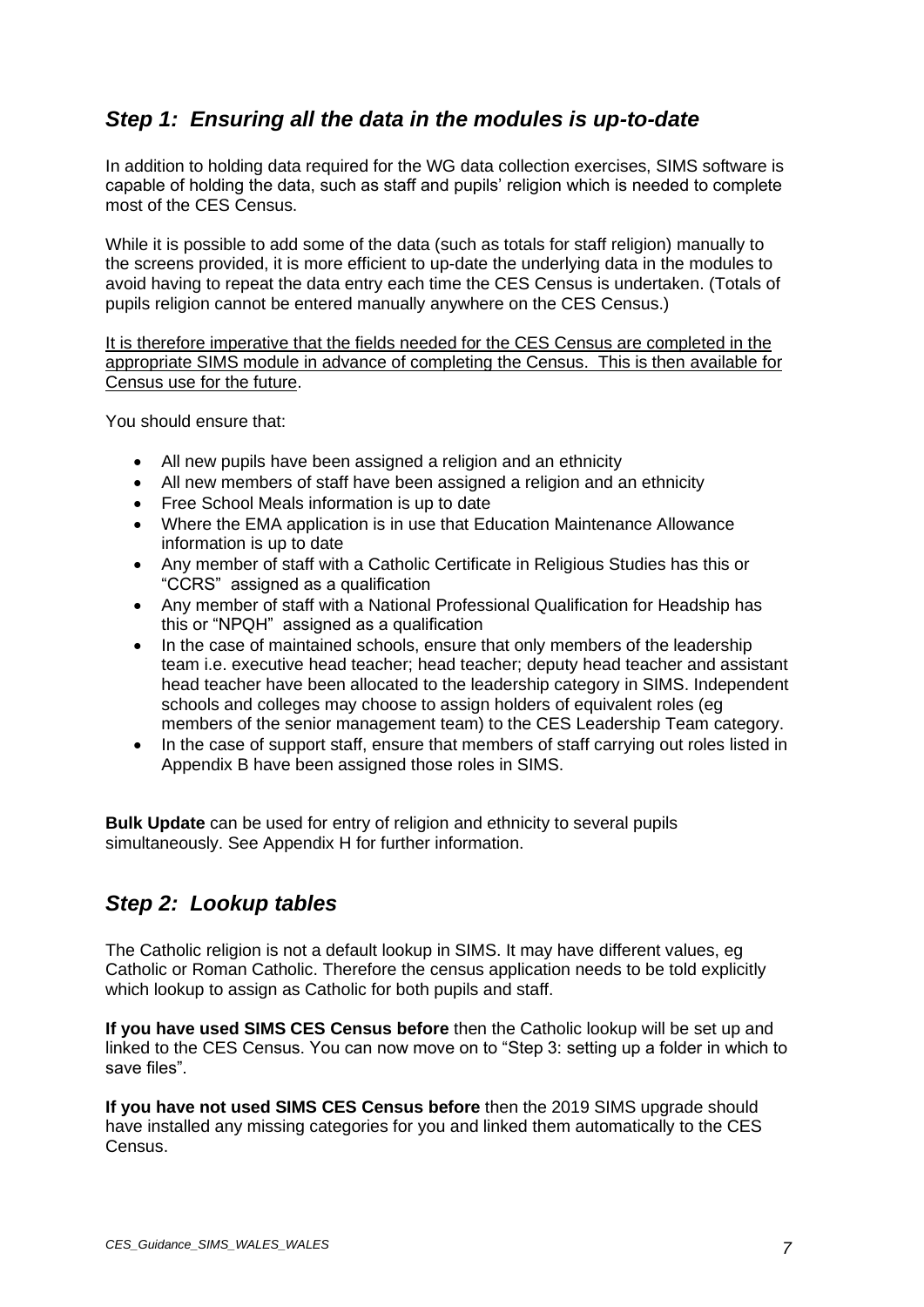You should, however, check that the update has set up your lookups correctly. Therefore, the first time you run the CES Census using SIMS you will need to follow these two steps:

#### **1. Check SIMS Lookups**

Appendix G contains greater detail and screenshots for this step.

Follow the Tools | Lookups | Maintain route and check the three lookups:

In Description, type *ethnicity* and in Data Area type *Staff*. Click *Search*, highlight the resulting 'Ethnicity – Staff' field and click *Open.* Scroll down the list of values and check whether 'Traveller of Irish / Gypsy / Roma Heritage' is present.

In Description, type *Religion* and in Data Area type *Staff*. Click *Search*, highlight the resulting 'Religion – Staff' field and click *Open.* Scroll down the list of values and check whether 'Roman Catholic' or 'Catholic' is present.

In Description, type *Home Religion* and in Data Area type *Student*. Click *Search*, highlight the resulting 'Home Religion – Student' field and click *Open.* Scroll down the list of values and check whether 'Roman Catholic' or 'Catholic' is present.

If any of the above values are missing, see Appendix G for detailed instructions on how to add them.

**You should only need to perform this step the first time you run the SIMS CES Census application.**

#### **2. Check CES Census Lookups**

Appendix H contains greater detail and screenshots for this step.

Follow the Tools | Statutory Return Tools | Update CES Census Lookups route.

The SIMS lookups will appear in the drop down menu at the right hand side of each category for which they refer (see below).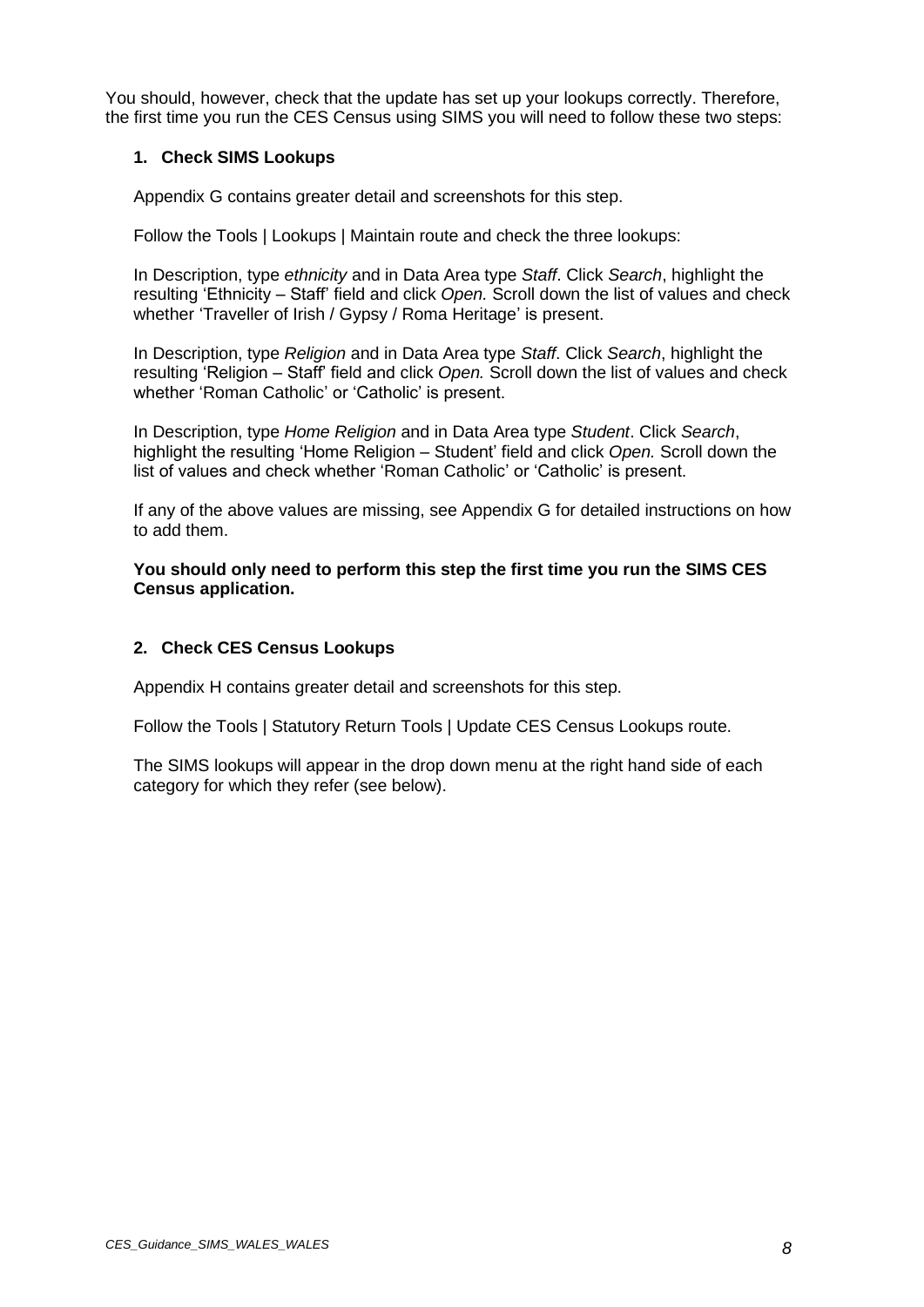| Focus Reports Routines Tools Window                                                                |               |                  | Help<br><b>take - Discount &amp; &amp; Life P &amp; M M B B &amp; &amp; O &amp; &amp; E B</b>                                                                                                                                                  | Ġ.                    |
|----------------------------------------------------------------------------------------------------|---------------|------------------|------------------------------------------------------------------------------------------------------------------------------------------------------------------------------------------------------------------------------------------------|-----------------------|
| <b>Update CES Consus Lookups</b><br>Save J Undo<br>1 Staff Related Lookups 2 Pupil Related Lookups |               |                  |                                                                                                                                                                                                                                                | Links - CHelp & Close |
| 1 Staff Related Lookups                                                                            |               |                  |                                                                                                                                                                                                                                                |                       |
| Catholic Religion<br>Staff with White Irish Ethnicity                                              |               |                  | Christian - Catholic<br>w<br>٠<br><b>Buddhist</b><br>Christian - Other<br>Christian - Anglican<br>Christian - Baptist                                                                                                                          |                       |
|                                                                                                    | Title<br>Miss | Surname<br>Bates | <b>B</b> New<br>Christian - Catholic<br>C Delete<br>Christian - Methodist                                                                                                                                                                      |                       |
|                                                                                                    |               |                  | Christian - Presbytarian<br><b>Hindu</b><br>Jewish - Other<br>Jewish - Conservative<br>Jewish - Orthodox<br>Jewish - Reform<br>Muslim - Other<br>Muslim - Shia<br>Muslim - Sunni<br>No Religion<br>Other Religion<br>Refused<br>Shirto<br>Sikh |                       |

If either the pupil or the staff drop down menu does not have a value selected, then it has not been matched to the CES Census. In this case, go to appendix G for detailed instructions on how to complete the process. The screen below shows a set of matched CES lookups.

| <b>Update CES Census Lookups</b>                |         |         |                             |                |            |            |          |                       |   |
|-------------------------------------------------|---------|---------|-----------------------------|----------------|------------|------------|----------|-----------------------|---|
| El Save - Undo                                  |         |         |                             |                |            |            |          | Links - CHelp & Close |   |
| 1 Staff Related Lookups 2 Pupil Related Lookups |         |         |                             |                |            |            |          |                       |   |
| 1 Staff Related Lookups                         |         |         |                             |                |            |            |          |                       |   |
| Catholic Religion                               |         |         | <b>Christian - Catholic</b> |                |            |            |          | ٠                     |   |
| Staff with White Irish Ethnicity                |         |         |                             |                |            |            |          |                       |   |
|                                                 | Title   | Surname | Forename                    |                | Gender     | Staff Code |          | <b>R</b> New          |   |
|                                                 | Miss    | Bates   | Belinda                     |                | Female     | BEB        |          | <b>K</b> Delete       |   |
|                                                 |         |         |                             |                |            |            |          |                       |   |
| 2 Pupil Related Lookups                         |         |         |                             |                |            |            |          |                       |   |
| Catholic Religion                               |         |         | Christian - Catholic        |                |            |            | $\omega$ | ٠                     |   |
| Pupils with White Insh Ethnicity                |         |         |                             |                |            |            |          |                       |   |
|                                                 | Surname |         | Forename                    | Yr             | Reg        | Adno       |          | <b>B</b> New          |   |
|                                                 | > Adams |         | Nancy                       | $\overline{3}$ | <b>JTO</b> | 001457     |          | X Delate              | ü |
|                                                 |         |         |                             |                |            |            |          |                       |   |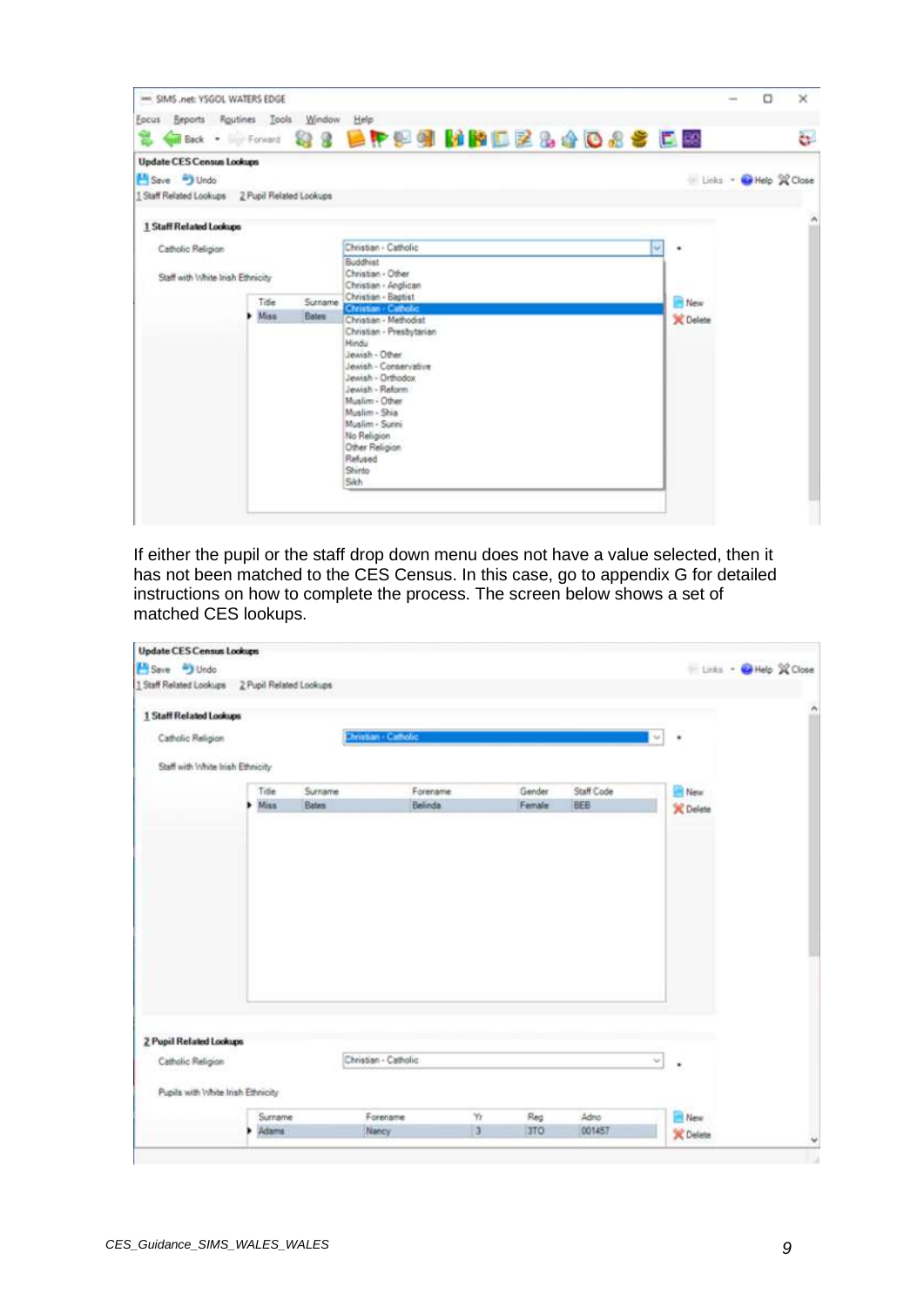#### <span id="page-9-0"></span>*Step 3: Pupils and staff with White Irish Ethnicity*

Follow the Tools | Statutory Return Tools | Update CES Census Lookups route.

In Wales the pupil category *White Irish Ethnicity* is not used, so schools will have to add their own code.

To do this, click on the icon with the label *New* and a *Find Student* window appears (see below). Enter a student name in the text boxes and click on *Search.* Click on *Ok* to select the student. Repeat this process for all white Irish students and staff.

| Find Student    |          |                |                |         |                  |
|-----------------|----------|----------------|----------------|---------|------------------|
| <b>M</b> Search |          |                |                | Links * | Help <sup></sup> |
| Surname         | Forename |                |                |         |                  |
| Sumame          | Forename | Yr             | Reg            | Adno    | ۸                |
| Abbess          | Graham   | 7              | 7A             | 004562  | $\equiv$         |
| Abbey           | Grenetta | 10             | <b>10F</b>     | 003924  |                  |
| Abbey           | Jimmy    | 12             | G              | 003603  |                  |
| Abbey           | Sean     | 7              | 7B             | 004563  |                  |
| Abbot           | Andrew   | 9              | 9E             | 004163  |                  |
| Abbot           | Benjamin | 10             | <b>10A</b>     | 004161  |                  |
| Abbot           | Claire   | 13             | $\sf J$        | 003437  |                  |
| Abbot           | Hannah   | 11             | 11B            | 003764  |                  |
| Abbot           | Susan    | 12             | H              | 003604  |                  |
| Able            | Cameron  | 9              | 9B             | 004164  |                  |
| Abrahams        | Jacqui   | 10             | <b>10B</b>     | 003925  |                  |
| Ackrington      | Robert   | 9              | 9C             | 004165  |                  |
| Ackton          | Stanley  | $\overline{8}$ | <b>8A</b>      | 004342  |                  |
| Ackton          | William  | 10             | <b>10A</b>     | 003926  |                  |
| Acton           | Samantha | 7              | $\pi$          | 004503  |                  |
| Adams           | Melanie  | 11             | 11D            | 003765  |                  |
| Adedeji         | Payal    | 9              | 9 <sub>D</sub> | 004166  |                  |
| Adkins          | Richard  | 11             | 11E            | 003766  |                  |
| Adrianson       | Robert   | 8              | <b>8B</b>      | 004343  |                  |

Once these additions to the look-ups have been made, they will be available when completing the CES Census in future (unless SIMS is required by DCSF or WG to make changes to the categories). Unfortunately for the present, if new pupils in this category join the school, it will be necessary to enter this information manually.

#### <span id="page-9-1"></span>*Step 4: Setting up a folder in which to save the files, along with a security message*

Before completing the Census, identify a folder in which the completed CES Census file can be saved.

In the case of schools in Wales, the location for storing the files is selected by using the route:

#### Tools | Statutory Return Tools | Folder Names and Security Message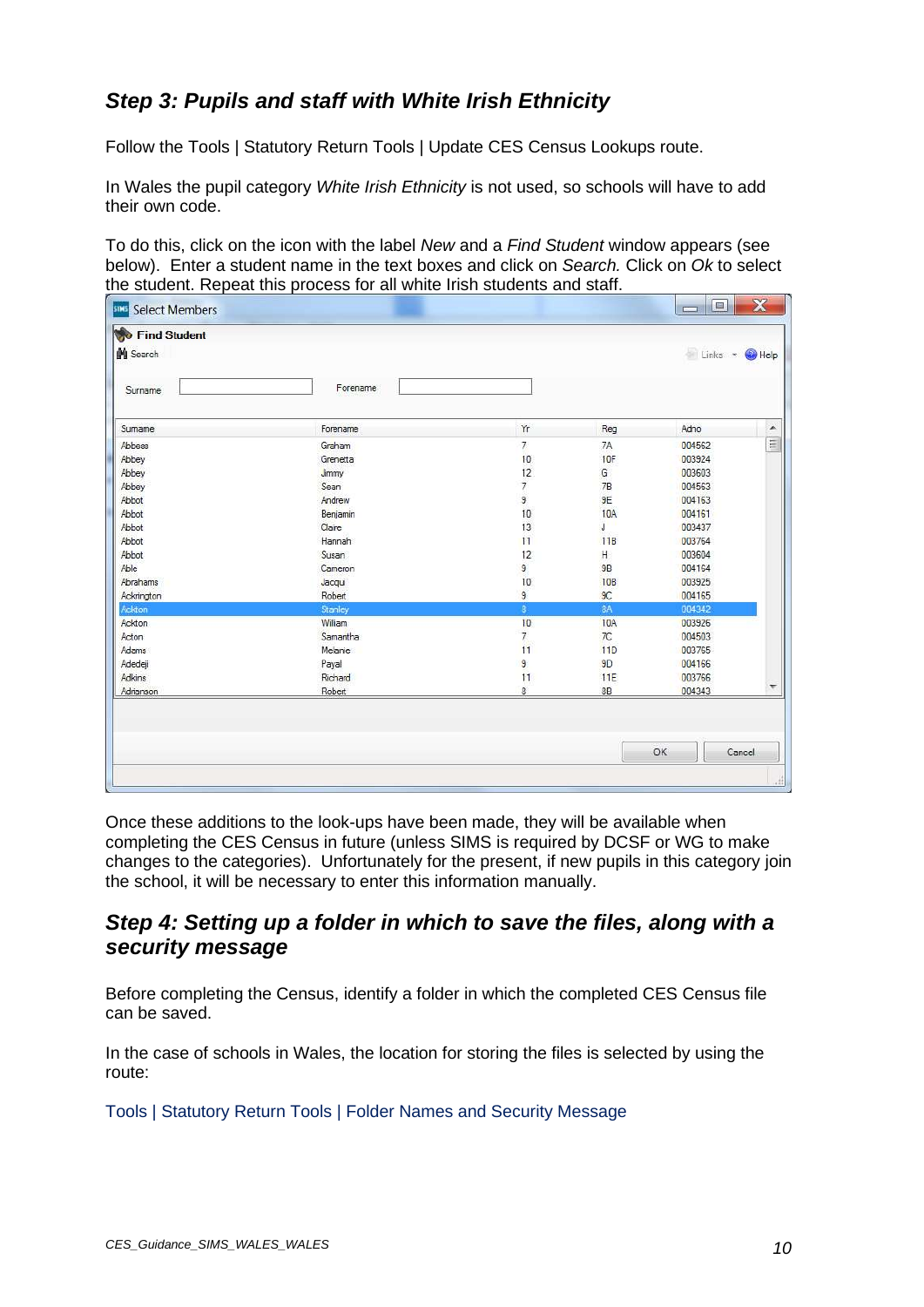| Reports<br>Routines<br>Focus                                                           | Tools<br>Window<br>Help<br><b>Has the ST Brand Hall Eagles</b>                             |                                                                 | e.                   |
|----------------------------------------------------------------------------------------|--------------------------------------------------------------------------------------------|-----------------------------------------------------------------|----------------------|
| <b>Configure Return Folders</b><br>BSave D Undo<br>1 Folder Names and Sesurity Message |                                                                                            | ×<br><b>Browse For Folder</b>                                   | <b>Orley X Close</b> |
| Post 16 PLASC Polder<br>Security Measurge for<br>Reports                               | C1SIWSFoldersWeishGA\Post 16 Return<br>This report contains sensitive information.         | ٠<br>4 WeishGA<br>Attendance Collection                         |                      |
| Attendance Colection Folder<br>Security Message for                                    | C:/SIMSPoiders/WelshGAV/imendance Collection<br>his report contains sensitive information. | CTF Export<br>CTF Import                                        |                      |
| Reports                                                                                |                                                                                            | ä<br>New folder<br>PLASC<br>Post 16 Return<br>Sensitive Reports |                      |
| <b>CES Falder</b>                                                                      |                                                                                            | OK<br>Make New Folder<br>Cancel                                 |                      |
| Security Message for<br>Reports                                                        | This report contains sensitive information.                                                | Default Message                                                 |                      |

The box highlighted in red shows where the location of the CES Census Return folder should be recorded. By clicking on the three dots at the right of the box a drop down- list is revealed.

It is good practice to put a security message on files containing data so that it will be displayed on the final report in hard and electronic versions. A default message (*This detailed report contains sensitive information*.) is shown in the screenshot above and can be retained without doing anything. In order to change the security message, click on the *Security Message* box and type in the chosen message. The file name will be generated automatically at this location.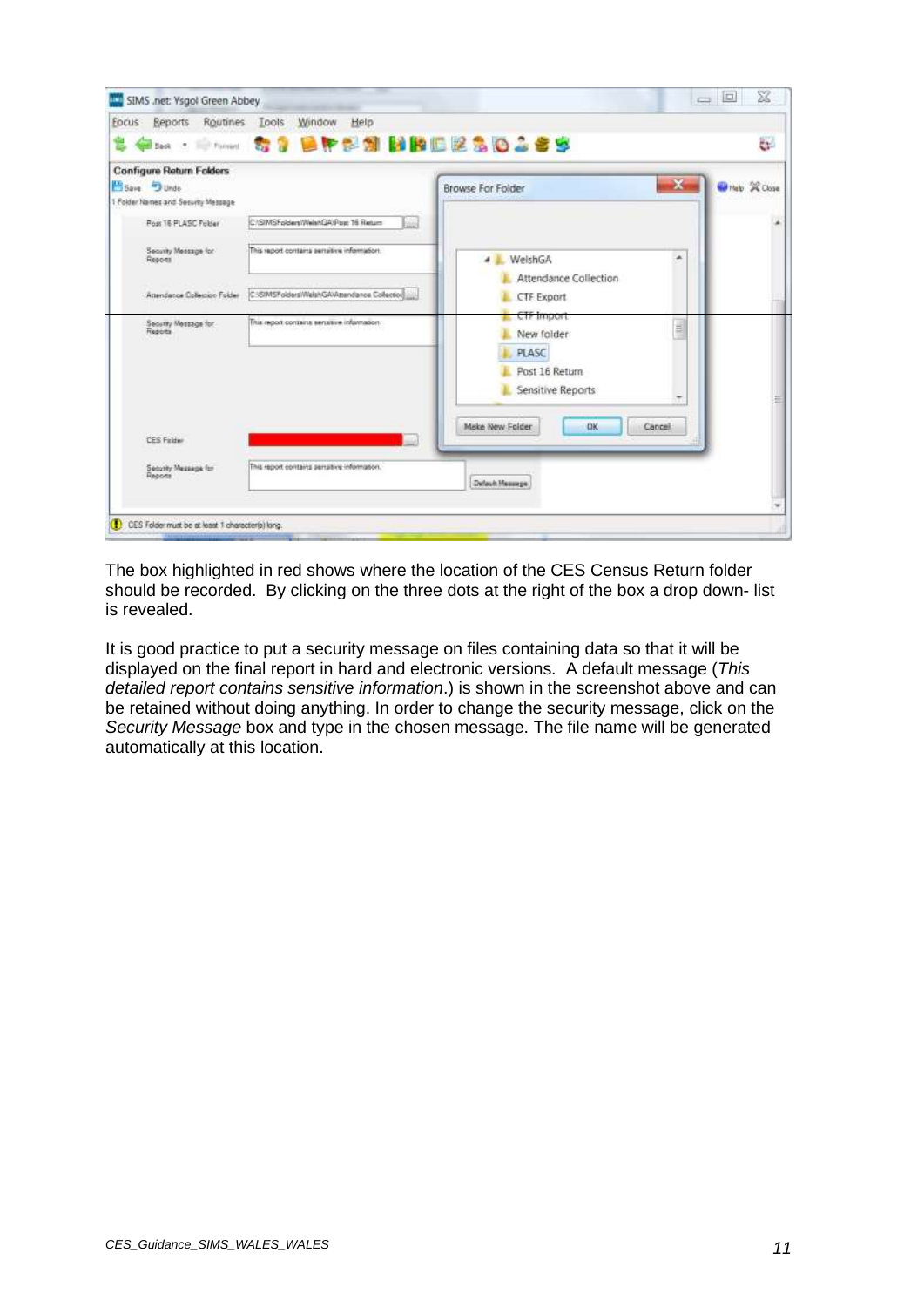# <span id="page-11-0"></span>**Section 4: Completing the Census**

### <span id="page-11-1"></span>**Checklist**

To complete the Census follow these steps (further details in this section and section 6):

- 1. Create a new CES Census
- 2. Complete missing information in panel 2 (school information)
- 3. Press 'Calculate all details' button to populate remaining panels

In panels 3 to 11:

- 4. Complete answers not calculated by SIMS
- 5. Check answers that SIMS has calculated and correct if necessary
- 6. Save the Census
- 7. Create and validate
- 8. Check the summary report
- 9. When signed off by head, authorise the Census

The CES Census comprises eleven panels:

- 1. Census Details
- 2. School Information
- 3. Teaching Staff Qualification
- 4. Leadership Group
- 5. Teaching Staff Ethnicity
- 6. RE Teaching
- 7. Pupil Ethnicity
- 8. Pupil Withdrawals
- 9. Pupils FSM
- 10. School Uniform
- 11. Headcount of Staff Religion

There is no restriction on the number of Census returns that can be completed, although only one may be submitted. CAPITA strongly suggest doing a 'dry run' before completing the final return. This enables errors and omissions in the set up procedure to be identified and corrected in advance of the Census date.

### <span id="page-11-2"></span>**Starting a new Census return**

To start completing the return, follow the route:

#### **Routines | Statutory Returns | Schools CES Census**

This will bring up the start screen for completing the return. Clicking the *New* button on the top left hand side of the screen will start a new Census return file.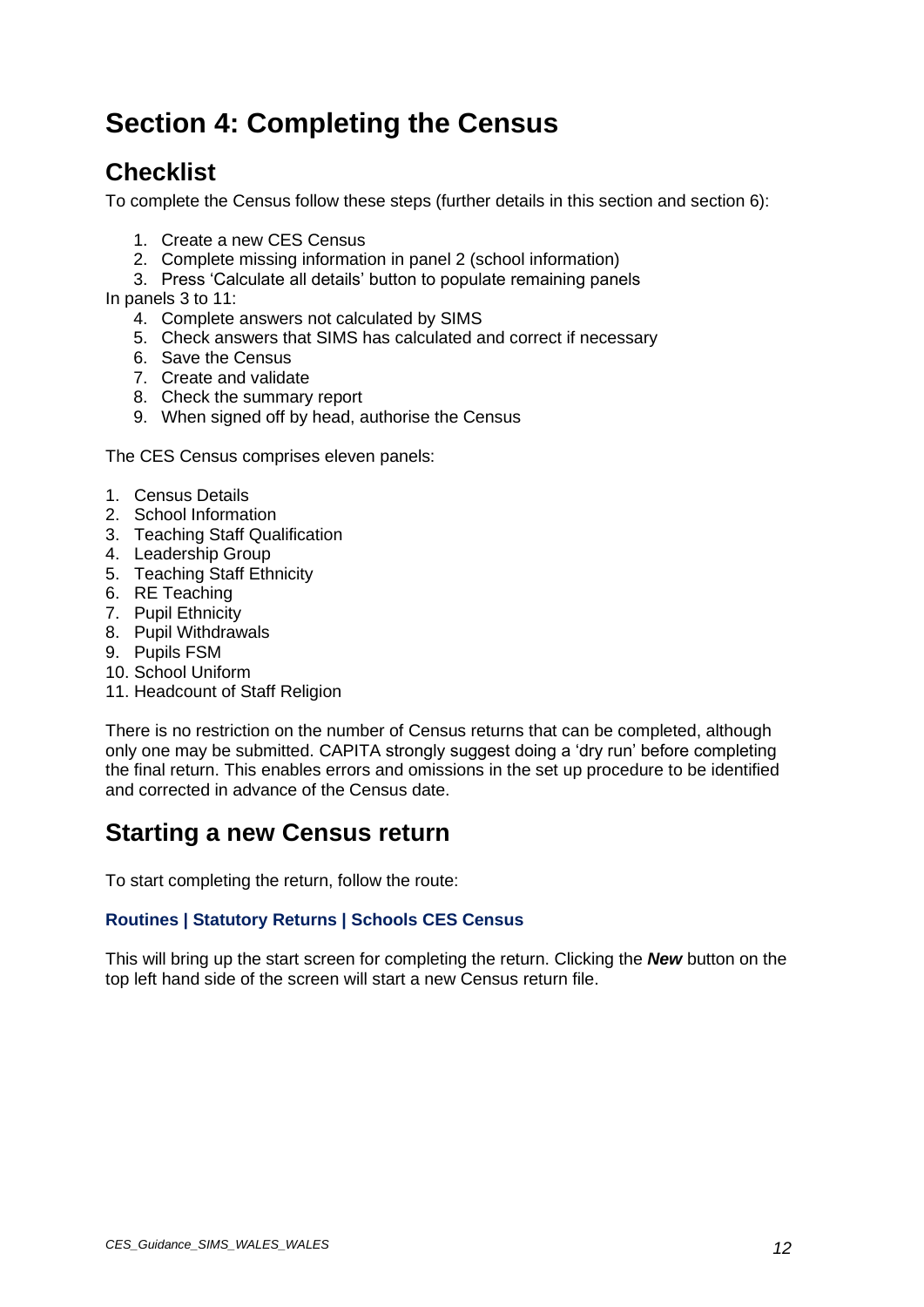### <span id="page-12-0"></span>**Box colours**

The boxes will be coloured bright yellow if the data is generated from SIMS. If the user edits the data then the box containing the edited data will change to pale yellow (as shown below).



If an answer is not generated by SIMS (eg staff undertaking the NPQH qualification) then the box will be white and once the user has edited the box, it will go pale yellow.

### <span id="page-12-1"></span>**Calculate All Details button**

On Panel 2 (School Information – see below) there is a *Calculate All Details* button. When the user clicks on this button, all the data that is generated from SIMS populates the relevant panels. If it is not already in the SIMS database, type the information into each of the blank spaces.

If the *Calculate all Details* button is selected after any editing has taken place then this will recalculate all panels and any editing will be lost.

### <span id="page-12-2"></span>**Recalculate buttons**

The *Recalculate* buttons are on each panel where data is generated from SIMS.

The user can make amendments to the data obtained from SIMS. If the user edits the information, then the box will go pale yellow as already described above. If a box changes to red, this indicates that there is a conflict between the information already collected from SIMS and the information which is being added. It will not be possible to do anything further until the error has been corrected. The section at the bottom left of the screen will indicate the nature of the error.

If the user decides the information he or she has added is incorrect, then it can be removed by clicking the *Recalculate* button. The necessary information can be added to a field at this stage, but it will only transfer to the CES Census. It will not update the information held in the SIMS system. Therefore, it is advisable to add the information into the SIMS system in the appropriate area (eg adding staff information on qualifications in the Personnel module).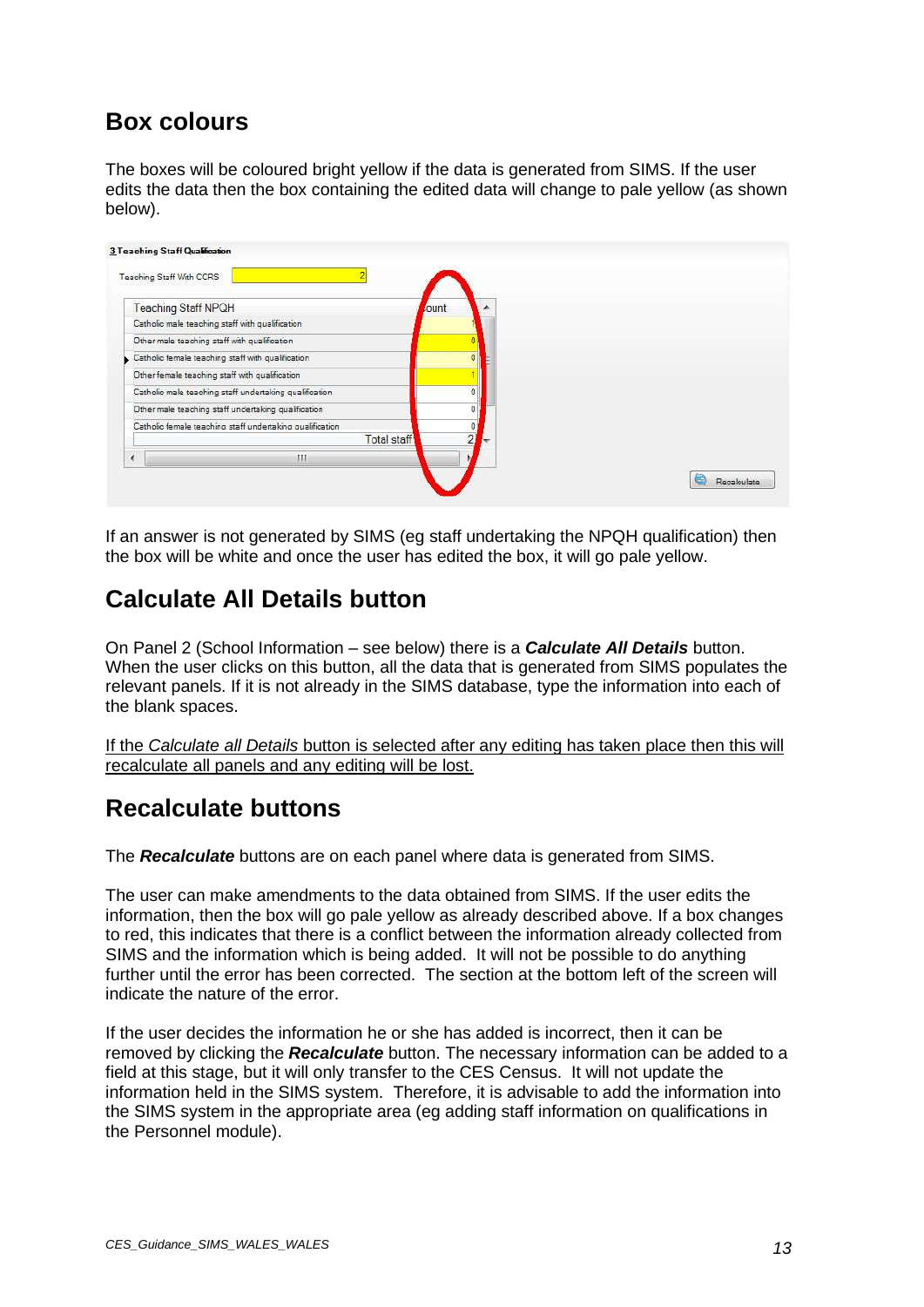### <span id="page-13-0"></span>**Hover-over help information**

Several boxes will display help information when the mouse is moved over the box, as illustrated below.

| Teaching Staff With CCRS                                 |             |                                                                |                          | 1. Catholic Certificate in Religious Studies. |  |  |  |
|----------------------------------------------------------|-------------|----------------------------------------------------------------|--------------------------|-----------------------------------------------|--|--|--|
| <b>Teaching Staff NPQH</b>                               |             | 2. Headcount: Number of individuals whether full or part time. |                          |                                               |  |  |  |
| Catholic male teaching staff with qualification          |             |                                                                |                          |                                               |  |  |  |
| Other male teaching staff with qualification             |             |                                                                |                          |                                               |  |  |  |
| Catholic female teaching staff with qualification        |             | $\overline{0}$                                                 | Ξ                        |                                               |  |  |  |
| Other female teaching staff with qualification           |             |                                                                |                          |                                               |  |  |  |
| Catholic male teaching staff undertaking qualification   |             |                                                                |                          |                                               |  |  |  |
| Other male teaching staff undertaking qualification      |             | $\Omega$                                                       |                          |                                               |  |  |  |
| Catholic female teaching staff undertaking qualification |             | 0                                                              |                          |                                               |  |  |  |
|                                                          | Total staff | $\overline{2}$                                                 | $\overline{\phantom{a}}$ |                                               |  |  |  |
| Ш                                                        |             |                                                                |                          |                                               |  |  |  |

More substantial help information will remain displayed until the mouse pointer is moved. It is also possible to change the font size. See below:

| Teaching Staff With CCRS                                 |       |                                                                |
|----------------------------------------------------------|-------|----------------------------------------------------------------|
| Teaching Staff NEGH                                      | Count |                                                                |
| Catholic male teaching staff with qualification          |       |                                                                |
| Other male teaching staff with qualification             |       | Help                                                           |
| Catholic female teaching staff with qualification        |       |                                                                |
| Other female teaching staff with qualification           |       | 1. National Professional Quastication for headship.            |
| Catholic male teaching staff undertaking qualification.  |       | 2. Headcount: Number of individuals whether full or part time. |
| Other male teaching staff undertaking qualification      |       | 3. In this context 'Other' means of other faiths or none.      |
| Catholic female teaching staff undertaking qualification |       |                                                                |
| Other female teaching staff undertaking qualification.   |       | 41 正生                                                          |
|                                                          |       |                                                                |

### <span id="page-13-1"></span>**Panel 1 – Census Details**

To move to the first section, click on *1 Census Details* near the top of the screen. This will move the cursor into the first section (as shown in the screen below). The reference date will be automatically set and cannot be changed. A default description has been provided, but this can be updated as necessary to permit more than one return to be attempted, e.g. *Dry Run*.

### <span id="page-13-2"></span>**Panel 2 – School Information**

To move to the next panel click on the label *2 School information* at the top of the screen, or scroll down and position the cursor in the box *Contact Title*. (The previous boxes in this panel will be completed automatically and cannot be changed).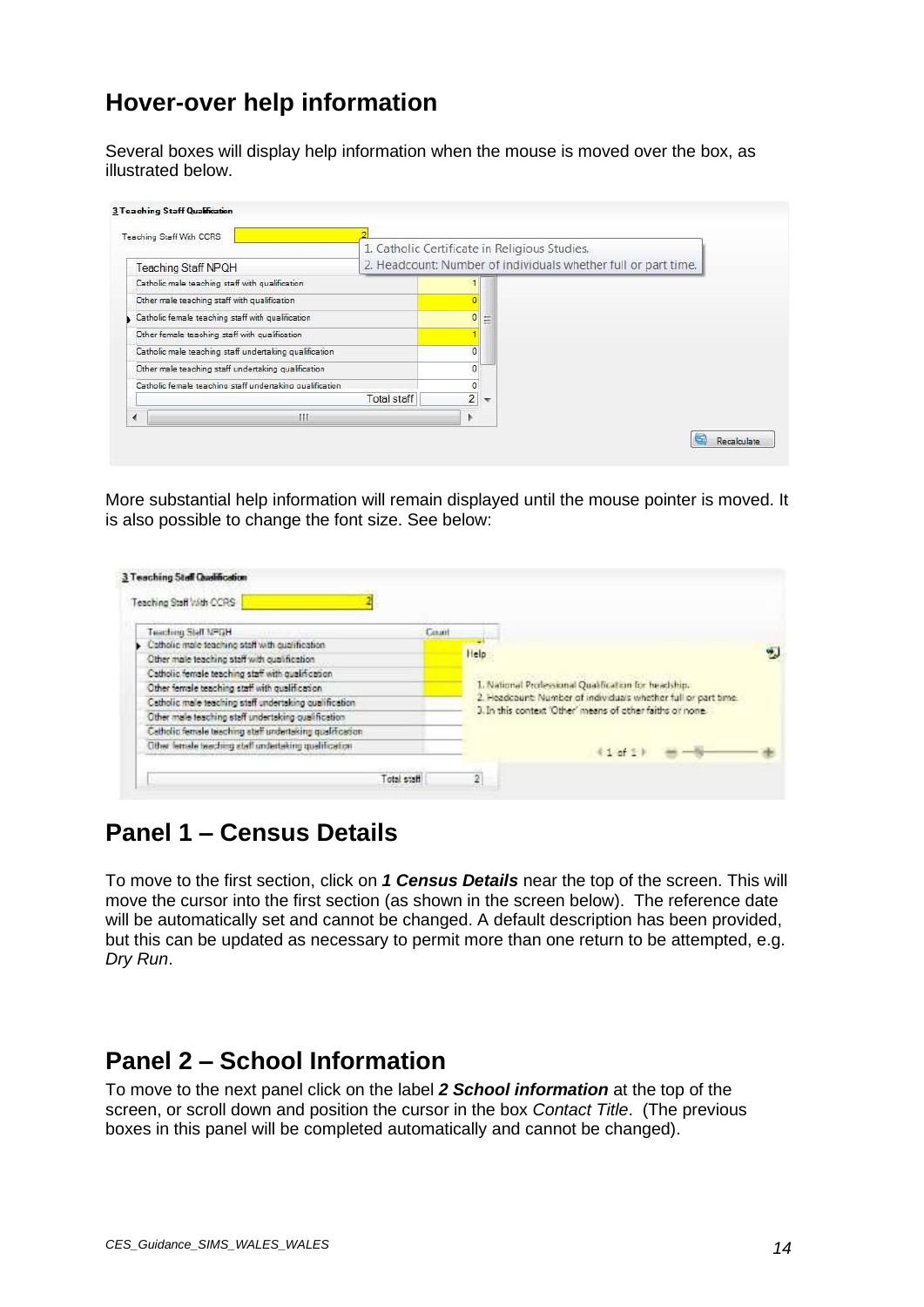| 100 SIMS .net: Green Abbey School          |                                                                                                                                                                                                                                                                                                                       | п             | ×             |
|--------------------------------------------|-----------------------------------------------------------------------------------------------------------------------------------------------------------------------------------------------------------------------------------------------------------------------------------------------------------------------|---------------|---------------|
| Focus Reports Routines Tools Window Help   |                                                                                                                                                                                                                                                                                                                       |               |               |
|                                            | (Bax : = ) Forward (2) 3 B P P D M M P D B & A D & E B                                                                                                                                                                                                                                                                |               | è.            |
| <b>CES Return Browser Fileset ID: 2001</b> |                                                                                                                                                                                                                                                                                                                       |               |               |
|                                            | New Open Celete <b>N</b> Drowse Next Previous Copy                                                                                                                                                                                                                                                                    |               | Close X Close |
| <b>CES Return Details - New Return</b>     |                                                                                                                                                                                                                                                                                                                       |               |               |
|                                            | Save J Undo Create & Validate & Authorice Summary Report E Jetail Reports<br>1 Cansus Dateils 2 School Information 3 Teaching Staff Qualification 4 Leadership Group 5 Teaching Staff Ethnicity 6 RE Teaching 7 Pupil Ethnicity<br>8 Pupil Withdrawalo 9 Pupilla FSM 10 School Uniform 11 Hoodcount of Staff Raligion |               | Hap X Core    |
| 1 Census Detrils                           |                                                                                                                                                                                                                                                                                                                       |               |               |
| Deference Date                             | 20/01/2022                                                                                                                                                                                                                                                                                                            |               |               |
| <b>L'escription</b>                        | CES Rotum 2022                                                                                                                                                                                                                                                                                                        |               |               |
| 2 School Information                       |                                                                                                                                                                                                                                                                                                                       |               |               |
| School Name                                | Green Abbey School                                                                                                                                                                                                                                                                                                    |               |               |
| LA Number                                  | 823<br>4321<br>Establishment Number                                                                                                                                                                                                                                                                                   |               |               |
| <b>School Address</b>                      | Main O'Fre<br>Mankmoor Road<br>Bedford<br>Hedfordshire<br>SI <sub>2</sub> 5AP                                                                                                                                                                                                                                         |               |               |
| Telephone Number                           | 851234<br>137247<br>Unique Reference Number                                                                                                                                                                                                                                                                           |               |               |
| Head Teacher                               | Adrien Blacker                                                                                                                                                                                                                                                                                                        |               |               |
| School Wabs to                             | office@ga.org.uk<br>School Errol                                                                                                                                                                                                                                                                                      |               |               |
| School Phase                               | Corynarity<br>Secondary<br>School Governance<br>v                                                                                                                                                                                                                                                                     |               |               |
| Gender on entry to school. Both            | Gender on entry to 6th form<br><b>Prith</b><br>v<br>$\sim$                                                                                                                                                                                                                                                            |               |               |
|                                            |                                                                                                                                                                                                                                                                                                                       | School Detail |               |
| Ready                                      |                                                                                                                                                                                                                                                                                                                       |               |               |

Check the School Details in the School Information panel and use the 'School Detail' button to correct if necessary. Note that County is displayed in the address details but is no longer used by the Census.

Check the other information in the School Information panel and update as necessary – items shown in bright yellow have been obtained from SIMS but may be edited.

When you select your diocesan code please double check that you have not selected the value above or below by mistake.

#### **When this panel has been completed click the "Calculate All Details" button to obtain information for the remaining panels**.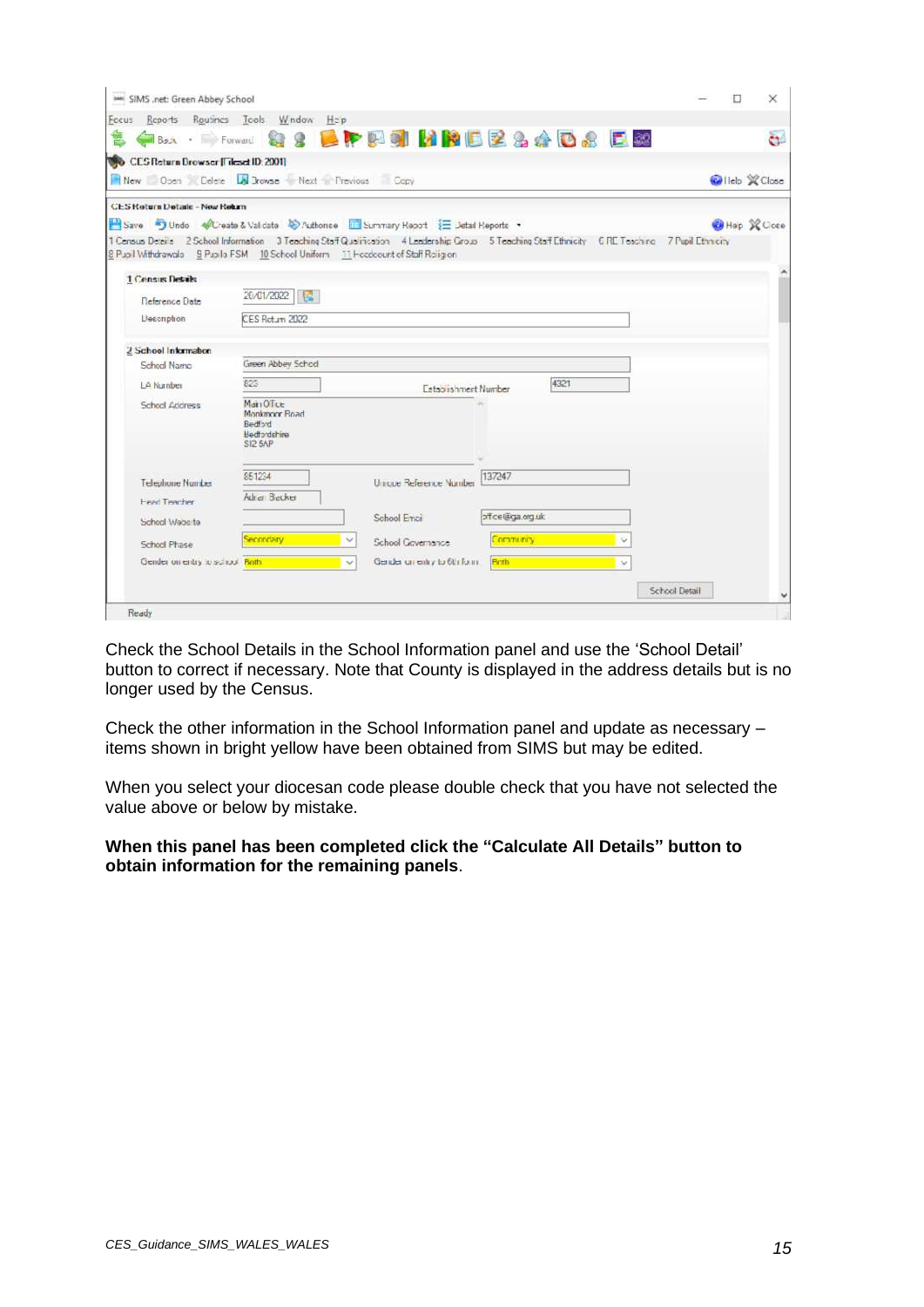### <span id="page-15-0"></span>**Panel 3 – Teaching staff qualifications**

| <b>Teaching Staff NPQH</b>                               | Count |                | A. |  |
|----------------------------------------------------------|-------|----------------|----|--|
| Catholic male teaching staff with qualification          |       |                |    |  |
| Other male teaching staff with qualification             |       |                |    |  |
| Catholic female teaching staff with qualification        |       | $\overline{0}$ | E  |  |
| Other female teaching staff with qualification           |       |                |    |  |
| Catholic male teaching staff undertaking qualification   |       | G              |    |  |
| Other male teaching staff undertaking qualification      |       | 0              |    |  |
| Catholic female teaching staff undertaking qualification |       | 0              |    |  |
| Total staff                                              |       | $2 -$          |    |  |
| Ш<br>¥                                                   |       |                |    |  |

#### <span id="page-15-1"></span>*Teaching staff with CCRS*

This is a headcount of all staff with the CCRS qualification (Catholic Certificate in Religious Studies). The figure is calculated automatically by SIMS from the staff professional qualifications details. If 'CCRS' is entered as the name of the qualification it will be counted by the Census.

One other qualification is equivalent to CCRS and may also be included:

CTC: Catholic Teachers' Certificate

This qualification is not counted automatically by SIMS. The panel will need to be amended manually if any staff hold the CTC.

#### <span id="page-15-2"></span>*Teaching staff NPQH*

This is a headcount of staff with the NPQH qualification (National Professional Qualification for Headship). Unlike the CCRS headcount, this one is broken down by gender and Catholicity. The figures are calculated automatically by SIMS from the staff professional qualifications details. If 'NPQH' is entered as the name of the qualification it will be counted by the Census.

The four headcounts of staff undertaking the NPQH qualification are not calculated by SIMS and must therefore be entered manually.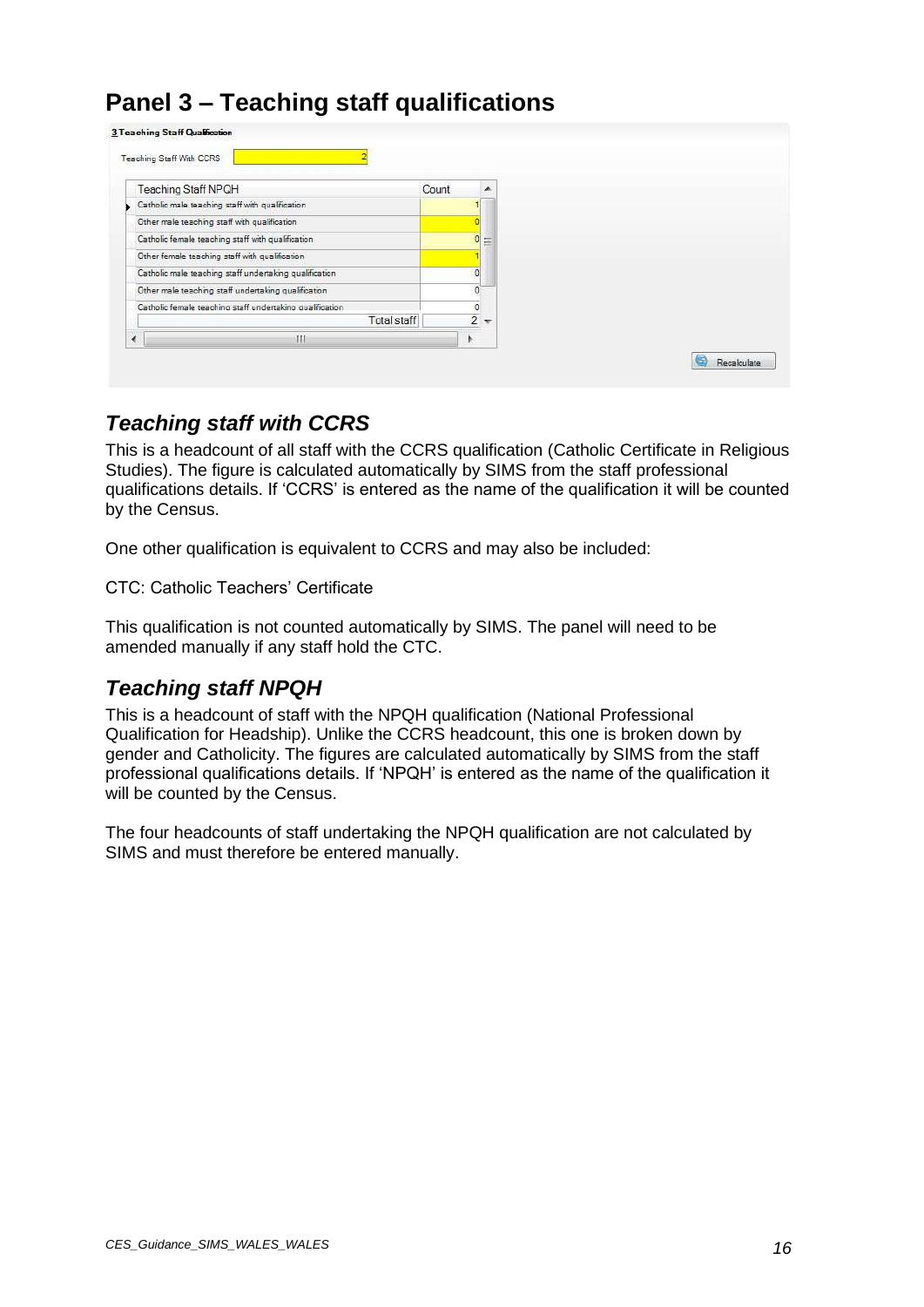| Name                  | Role                   |                               | Gender | Ethnicity            | New                |  |
|-----------------------|------------------------|-------------------------------|--------|----------------------|--------------------|--|
| Anderson Mary         |                        | <b>Assistant Head Teacher</b> | Female | <b>White British</b> | $\mathbb X$ Delete |  |
| <b>Blacker Adrian</b> |                        | Head Teacher1                 | Male   | <b>White British</b> |                    |  |
| <b>Dumbell Steven</b> |                        | Deputy Head Teacher           | Male   | <b>White Irish</b>   |                    |  |
| <b>Hatchett Ruth</b>  |                        | Deputy Head Teacher           | Female | <b>White Irish</b>   |                    |  |
| Leadership Vacancies  |                        |                               |        |                      |                    |  |
| Role<br>Head Teacher1 | Term<br>$\overline{2}$ | New                           |        |                      |                    |  |
|                       |                        | X Delete                      |        |                      |                    |  |
|                       |                        |                               |        |                      |                    |  |
|                       |                        |                               |        |                      |                    |  |

# <span id="page-16-0"></span>**Panel 4 – Leadership Group**

Questions in this section relate to the following leadership team roles: head teacher; executive head teacher; deputy head teacher; assistant head teacher.

#### <span id="page-16-1"></span>*Is acting head teacher a Catholic?*

This question should be answered **only** if there is currently an acting head teacher in the school, otherwise it should be left as 'Not Applicable'.

#### <span id="page-16-2"></span>*Current Leadership Team*

The leadership team is derived by SIMS. If a member of the team is missing they can be added by clicking on the 'New' button, selecting them from the staff details and assigning the correct role.

#### <span id="page-16-3"></span>*Leadership vacancies*

Vacancies in the leadership team must be added manually. Under 'Term' enter the number of school terms that the vacancy has been.

### <span id="page-16-4"></span>**Panel 5 – Teaching staff ethnicity**

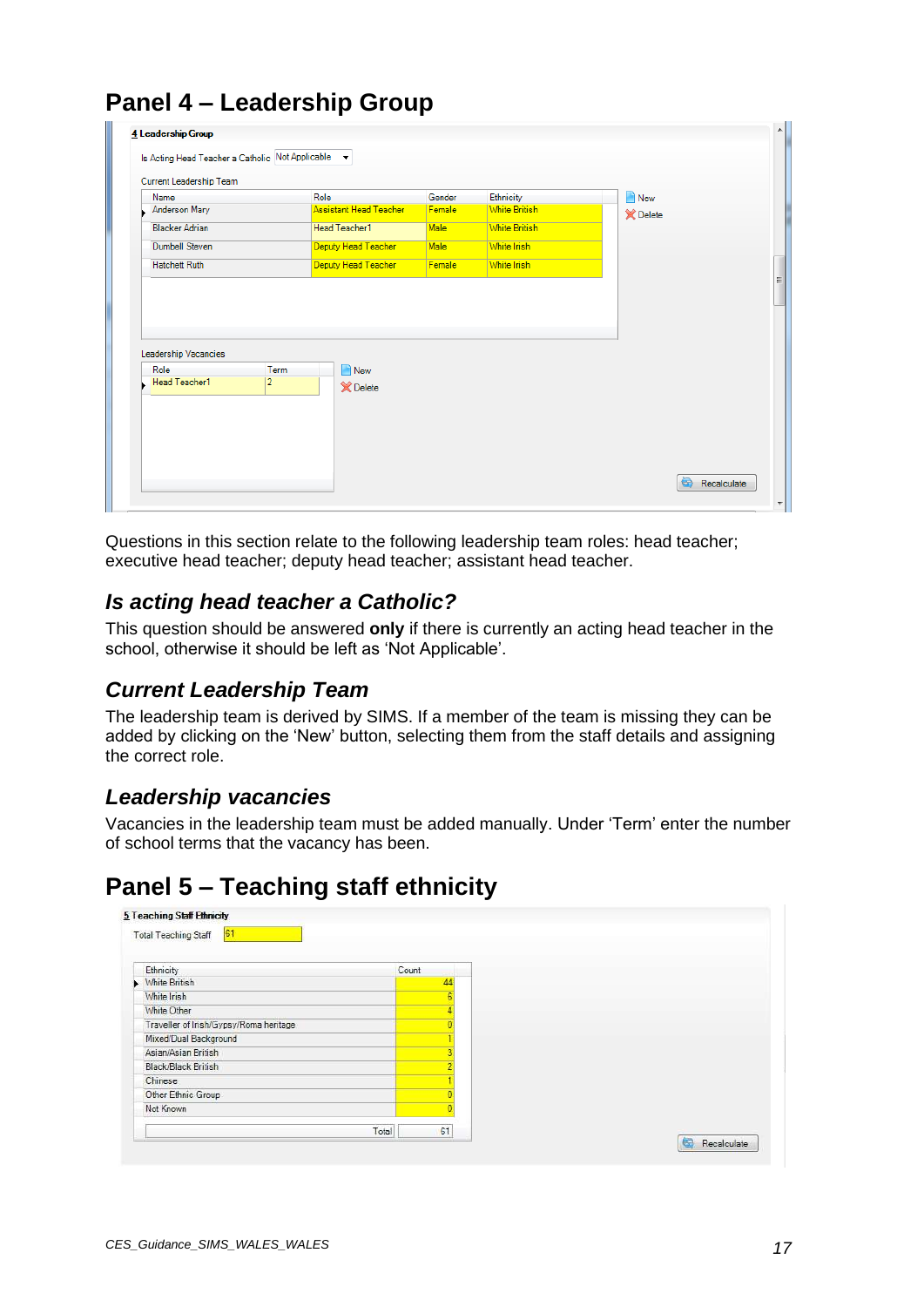This panel is calculated by SIMS. If any figures are incorrect it is advisable to make corrections to the staff details themselves rather than simply correcting the Census totals. If staff details are amended the census totals will be updated by pressing the 'Recalculate' button.

# <span id="page-17-0"></span>**Panel 6 – RE Teaching**

| <b>6 RE Teaching</b>                                      |  |
|-----------------------------------------------------------|--|
| Number of Specialist RE Qualified Staff                   |  |
| Number of Staff Teaching RE                               |  |
| Number of Staff with 50% of Timetabled RE                 |  |
| □ One or more RE Classes are taken by Teaching Assistants |  |

This panel is not calculated by SIMS and must be entered manually.

#### <span id="page-17-1"></span>*Number of specialist RE qualified staff*

The number of specialist qualified Religious Education (RE) teachers whose first degree comprised the study of RE in whole or in part.

#### <span id="page-17-2"></span>*Number of staff teaching RE*

The number of staff whose teaching timetable comprises some RE teaching.

#### <span id="page-17-3"></span>*Number of staff with 50% timetabled RE*

The number of staff whose teaching timetable comprises at least 50% of RE teaching.

### <span id="page-17-4"></span>**Panel 7 – Pupil ethnicity**



This panel is calculated by SIMS. If any figures are incorrect it is advisable to make corrections to the student details themselves rather than simply correcting the Census totals. If student details are amended the census totals will be updated by pressing the 'Recalculate' button.

**Important note:** When updating pupil ethnicity ensure that the effective date of the change is set to a date **before** the census date, preferably the date that the pupil started at the school. If the effective date is left as a date after the census date the change will not be detected when the 'Recalculate' button is pressed.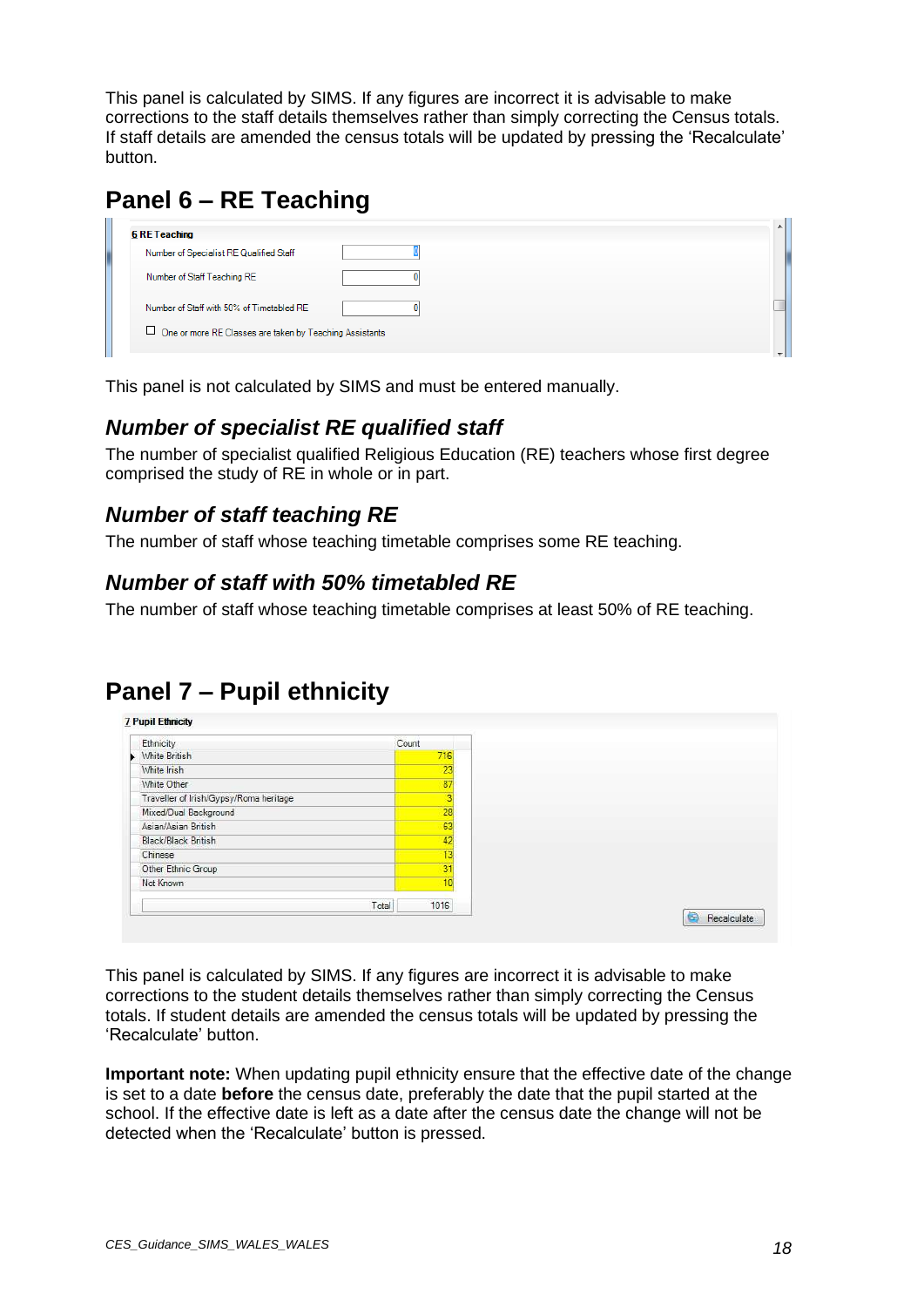# <span id="page-18-0"></span>**Panel 8 – Pupil withdrawals**

| 8 Pupil Withdrawals                           |  |
|-----------------------------------------------|--|
| Total withdrawn from collective worship       |  |
| Y12 and Y13 withdrawn from collective worship |  |
| Number of boys withdrawn from SRE             |  |
| Number of girls withdrawn from SRE            |  |

This panel is not calculated by SIMS and must be entered manually.

SRE: Sex and relationship education.

### <span id="page-18-1"></span>**Panel 9 – Pupils FSM**



This panel is calculated by SIMS.

#### <span id="page-18-2"></span>*Eligible for Free School Meals*

The number of pupils eligible for a free school meal on the census day.

### <span id="page-18-3"></span>**Panel 10 – School uniform**

| 10 School Uniform                                    |  |  |
|------------------------------------------------------|--|--|
| School Uniform                                       |  |  |
| No School Uniform<br>--------------                  |  |  |
| School uniform with provision for other religions    |  |  |
| School uniform without provision for other religions |  |  |
|                                                      |  |  |

This panel is not calculated by SIMS and must be entered manually.

#### <span id="page-18-4"></span>*No school uniform provision for other religions*

This answer does not necessarily imply that a school has explicitly made no allowance for other religions in its school uniform policy. It may be applicable where a school has no pupils from other religions.

### <span id="page-18-5"></span>**Panel 11 – Headcount of staff religion**

| 11 Headcount of Staff Religion    |                                                                     |             |
|-----------------------------------|---------------------------------------------------------------------|-------------|
| <b>Teaching Staff</b><br>Catholic |                                                                     |             |
| Other                             |                                                                     |             |
|                                   | <b>Education Support Staff in Categories Listed in CES Guidance</b> |             |
| Catholic                          | $\overline{2}$                                                      |             |
| Other                             | ×                                                                   | Recalculate |

This panel is calculated by SIMS but can be amended.

Help buttons are available for the two support staff figures. When pressed, these display a list of all the relevant support staff categories.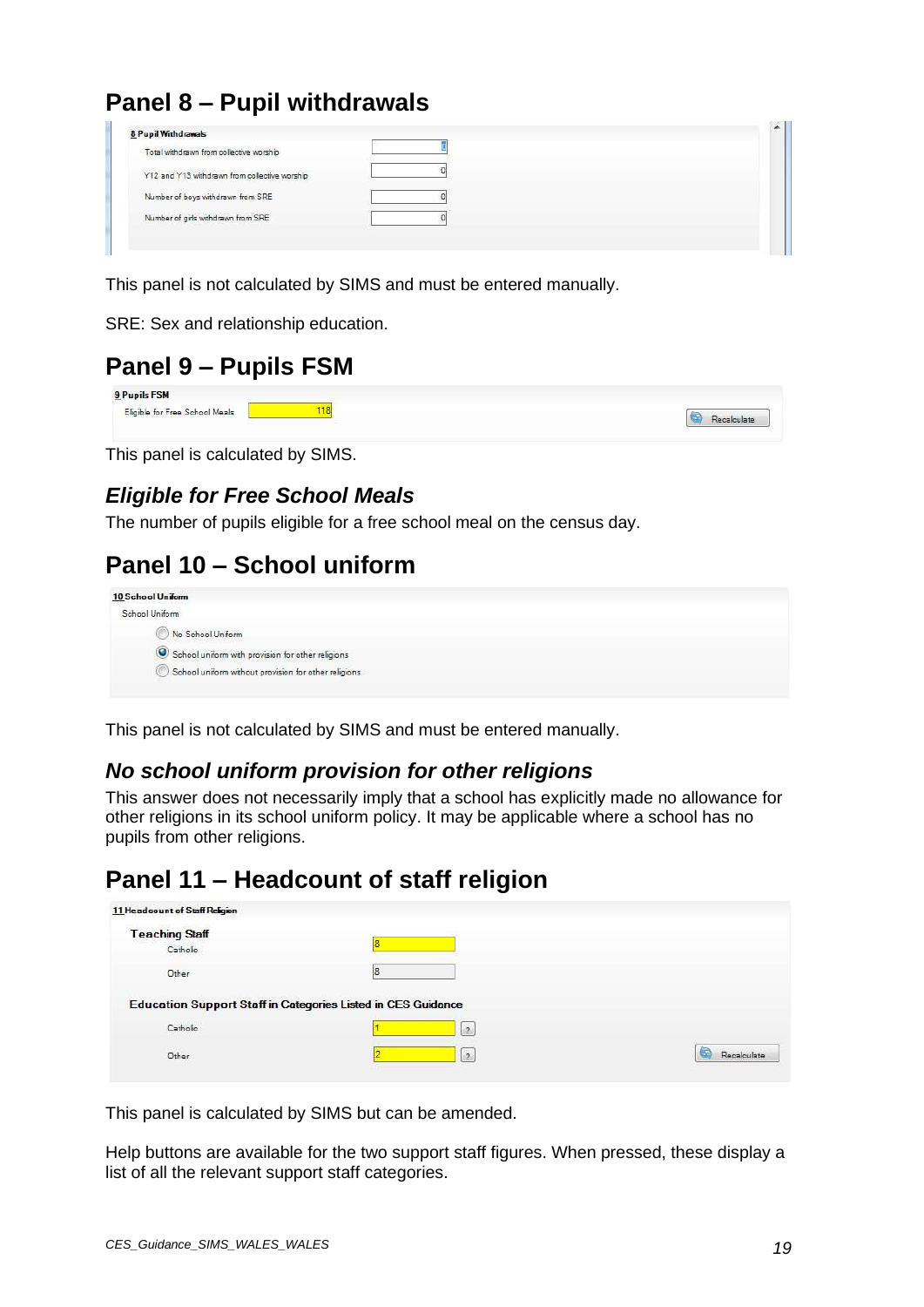The following staff are excluded from the totals:

- teachers on extended (one or more terms) paid or unpaid leave
- supply staff in post for less than a term.

Always ensure that there are the correct figures for Catholic and non-Catholic staff. If the figures for Catholic staff and support staff are shown as zero then the staff lookups may not have been set up correctly (see appendix G).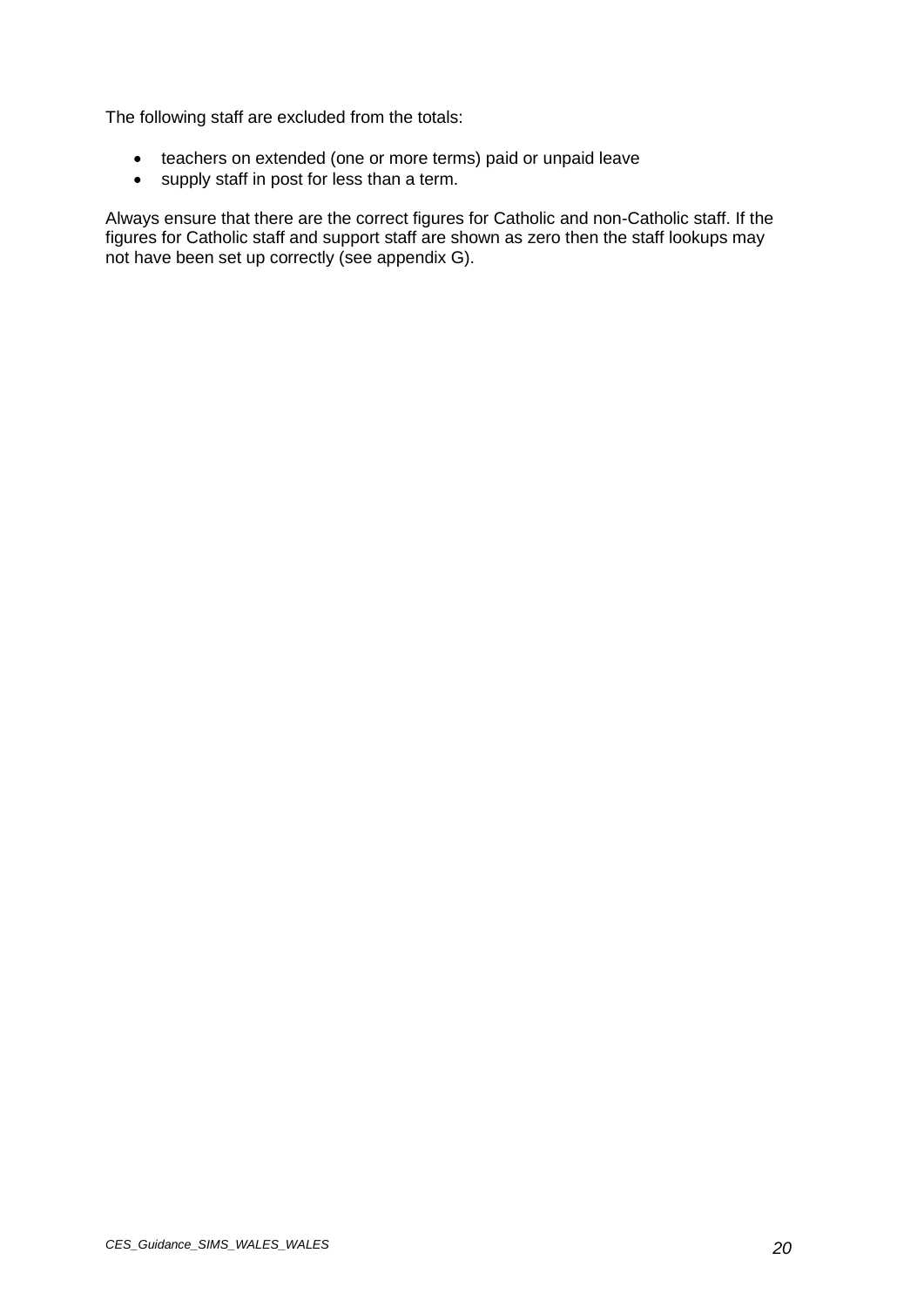# <span id="page-20-0"></span>**Section 5: Saving, Creating and Authorising**

### <span id="page-20-1"></span>**Saving the Census**

Changes to the census are saved in the SIMS database by pressing the 'Save' icon at the top left of the panel (see below). The Census should be saved regularly to prevent loss of data.

| <b>THE SIMS .net: Green Abbey School</b>                                                                                                                          |                                                                                                                                                                                                                                                                                                                                                           |                                |
|-------------------------------------------------------------------------------------------------------------------------------------------------------------------|-----------------------------------------------------------------------------------------------------------------------------------------------------------------------------------------------------------------------------------------------------------------------------------------------------------------------------------------------------------|--------------------------------|
| <b>Focus</b><br>Reports Routines                                                                                                                                  | Tools<br>Window<br>Help<br>bet · Finnel 37 BPFF1 MBBEZ3404 B                                                                                                                                                                                                                                                                                              | Ġ.                             |
| Hill New Control Delain A Browse Mart C Pressure                                                                                                                  | O CES Return Browser [Fileset ID: 800 (SIMS.net)]<br>Cory                                                                                                                                                                                                                                                                                                 | <b>WHALE X</b> Class           |
| <b>CES Return Details - New Return</b><br>9 Pupils FSM 19 Saltes 11 Headcount of Staff Religion<br>Description<br>2 School Informatio<br>School Name<br>LA Number | Save Unde Cheste & Validate C Authoritie Summary Regen E Detail Reports<br>1 Census Detail 1 School Information 3 Teaching Staff Qualification 4 Leadership Group 5 Teaching Staff Ethnicky & FIE Teaching 7 Pupil Ethnicky & Pupil Vithdrawals<br><b>Click Save to store</b><br>the information<br>entered in the panels<br>4321<br>Establishment Number | <b>Bristo &amp; Close</b><br>륟 |
| School Address                                                                                                                                                    | $\overline{a}$<br>Monkmoor Road<br>Rectional<br>Bedfordshire<br><b>SIZ SAP</b><br>÷                                                                                                                                                                                                                                                                       |                                |
| Telephone Number<br><b>Head Teacher</b>                                                                                                                           | 012345<br>851234<br>Unique Reference Number<br>Adrian Blacker<br>office@ga.org.uk<br>School Email                                                                                                                                                                                                                                                         |                                |
| School Wabase<br>Sehool Phase<br>Gender on entry to school                                                                                                        | Community<br>Secondary<br>School Governance<br>Both<br>Gender on entry to fith form<br>Both<br>۰                                                                                                                                                                                                                                                          | School Dirtsil                 |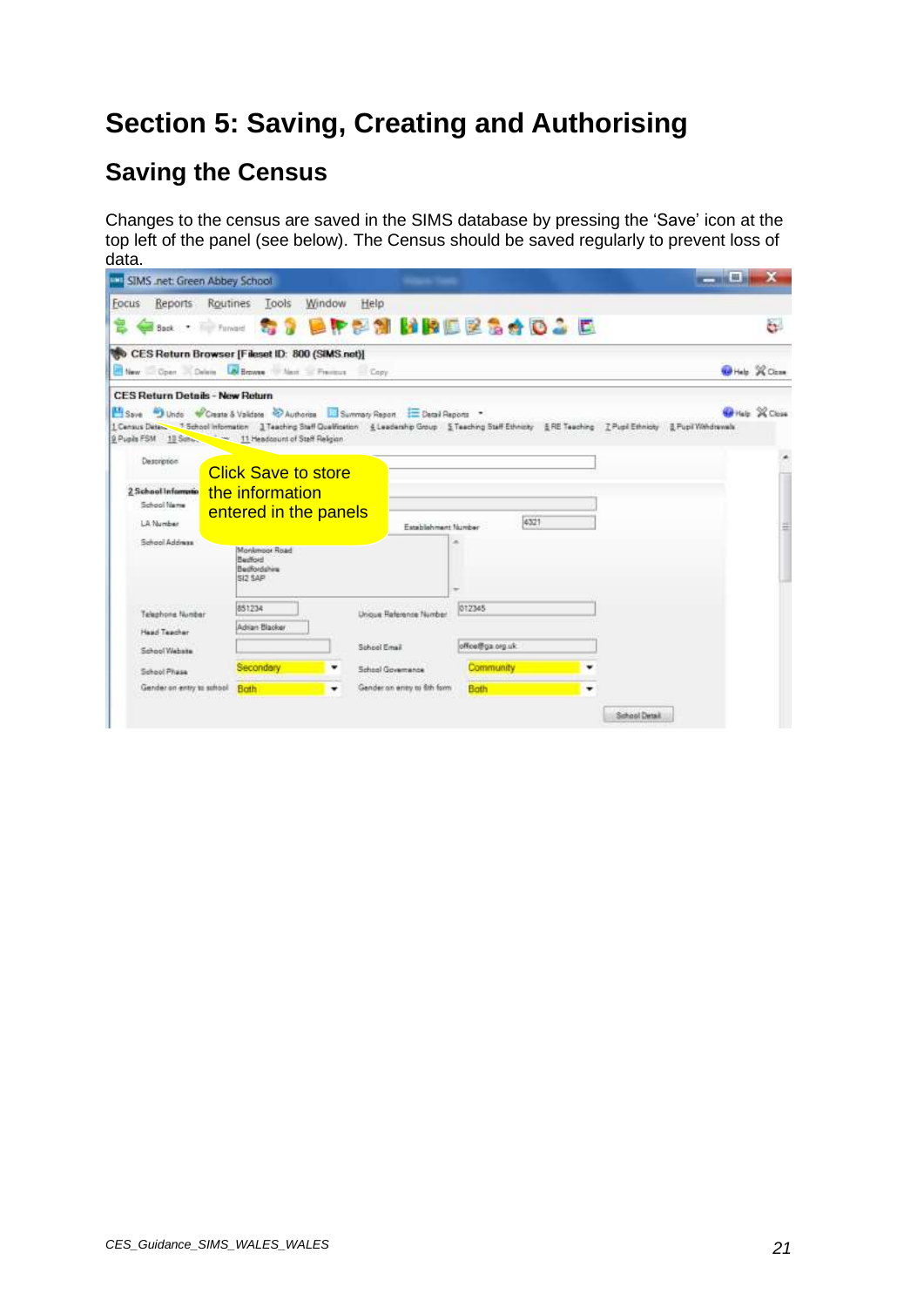### <span id="page-21-0"></span>**Creating and Validating**

When all the panels are complete, press the 'Create and Validate' icon to check for errors and create summary and detail reports.

**Important note:** any further changes to the panels must be saved before pressing 'create and validate' again.

#### <span id="page-21-1"></span>*Validation Errors Summary*

If any errors or warnings are found they are displayed at the bottom of the screen.

| SIMS .net Green Abbey School     |                                                                                                                                                                                                                                         | ×<br>П                                                |
|----------------------------------|-----------------------------------------------------------------------------------------------------------------------------------------------------------------------------------------------------------------------------------------|-------------------------------------------------------|
| Focus                            | Reports Routines Tools<br>Window<br>Help                                                                                                                                                                                                |                                                       |
|                                  | <b>Q &amp; LFP &amp; MRLZ &amp; 4 D &amp; E &amp;</b><br>Back . Forward                                                                                                                                                                 | à                                                     |
|                                  | CES Return Browser [Fileset ID: 1700 (SIMS.net)]                                                                                                                                                                                        |                                                       |
|                                  | New Open Colete A Browse Next Previous N Copy                                                                                                                                                                                           | Help X Close                                          |
|                                  | CES Return Details - CES Return 2021 v01                                                                                                                                                                                                |                                                       |
|                                  | Save Undo Create & Validate Authorise Summary Report E Detail Reports .                                                                                                                                                                 | Help & Close                                          |
|                                  | 1 Census Details 2 School Information 3 Teaching Staff Qualification 4 Leadership Group 5 Teaching Staff Ethnicity 6 RE Teaching 7 Pupil Ethnicity<br>8 Pupil Withdrawals 9 Pupils FSM 10 School Uniform 11 Headcount of Staff Religion |                                                       |
| 1 Census Details                 |                                                                                                                                                                                                                                         |                                                       |
| Reference Date                   | 21/01/2021<br><b>ISS</b>                                                                                                                                                                                                                |                                                       |
| <b>Description</b>               | CES Return 2021 v01                                                                                                                                                                                                                     |                                                       |
| 2 School Information             |                                                                                                                                                                                                                                         |                                                       |
| School Name                      | Green Abbey School                                                                                                                                                                                                                      |                                                       |
| LA Number                        | 823<br>4321<br><b>Establishment Number</b>                                                                                                                                                                                              |                                                       |
| School Address                   | Main Office<br>Monkmoor Road<br>Bedford                                                                                                                                                                                                 |                                                       |
| Report                           |                                                                                                                                                                                                                                         | X Close                                               |
| <b>Validation Errors Summary</b> |                                                                                                                                                                                                                                         |                                                       |
|                                  | Return Validated - 3 Validation rules failed (Number of Errors - 1 and Number of Queries - 2)                                                                                                                                           |                                                       |
|                                  |                                                                                                                                                                                                                                         | To resolve error                                      |
| Sequence<br>Type                 | Solution<br>Message                                                                                                                                                                                                                     |                                                       |
| 1016<br>r.                       | There are 2 pupils who do not have Year Taught in recorded on their student record.                                                                                                                                                     | Run the Student Detail Report to view students with r |
| 2003Q<br>Q                       | Website is missing, but optional                                                                                                                                                                                                        | # Go to Focus School School Details and enter Webs    |
|                                  |                                                                                                                                                                                                                                         | $\overline{\phantom{a}}$                              |
|                                  |                                                                                                                                                                                                                                         |                                                       |
|                                  |                                                                                                                                                                                                                                         |                                                       |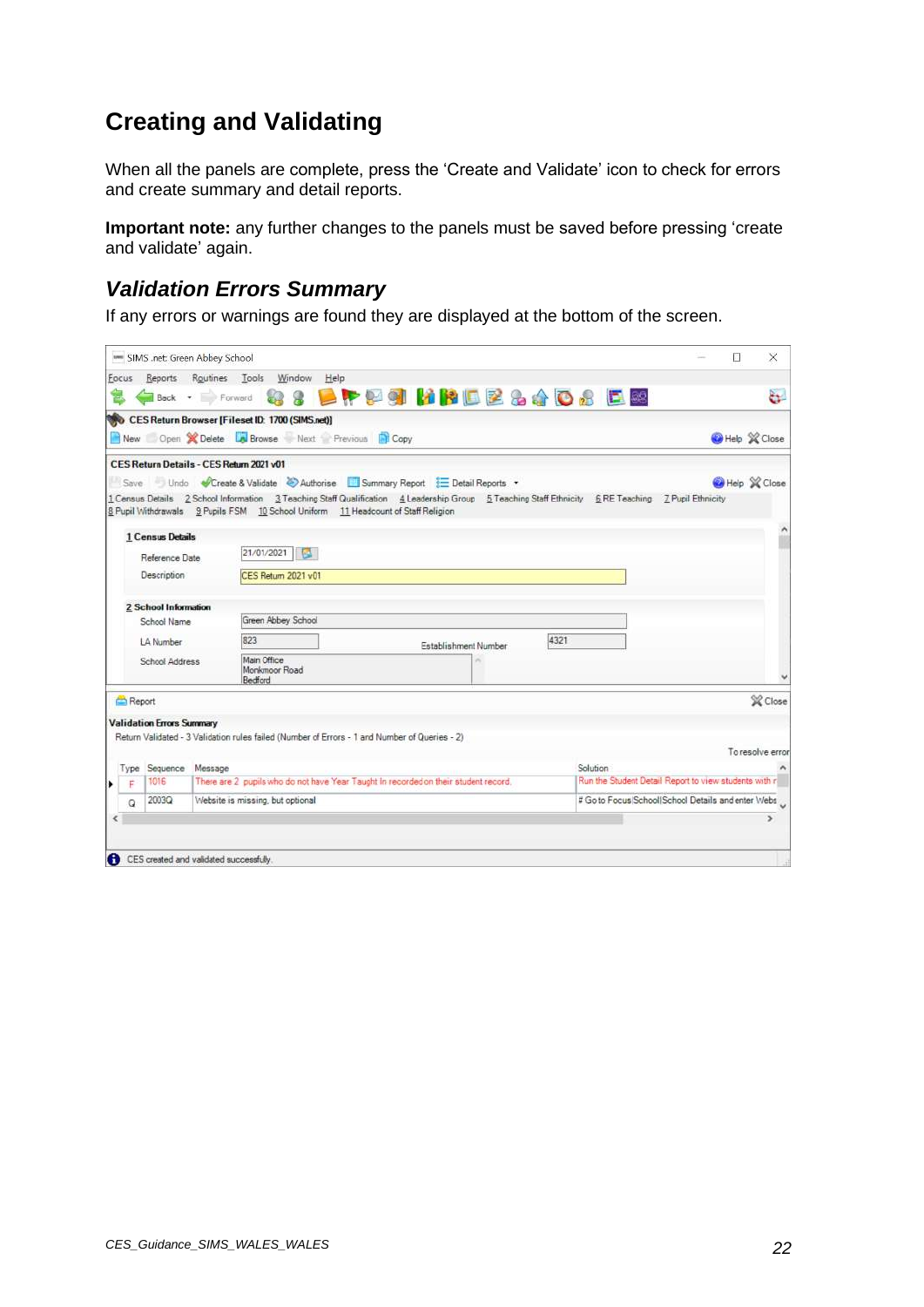#### <span id="page-22-0"></span>*Summary Report*

Once the *Create & Validate* button has been selected, the user clicks the *summary report* button to check the details before authorising.

| <b>CES Census 2022</b>                                                            |                          |
|-----------------------------------------------------------------------------------|--------------------------|
| Security Message This report contains sensitive information.                      |                          |
| Filename:<br>8234321_CES_823XX22_002.UNA Report Created Date: 02-12-2021 10:40:26 |                          |
| Fileset Number: 2001                                                              |                          |
| Only Single Reg and Dual Main pupils are included in the return                   |                          |
| <b>A. Survey Reference Date</b>                                                   |                          |
| 1. Date for data used                                                             | 20-01-2022               |
| <b>B. School/College Characteristics</b>                                          |                          |
| Mame of school/collage                                                            | Green Abbey School       |
| Address 1                                                                         | Main Office              |
| Address 2*                                                                        | bat<br>Monkmode          |
| Town                                                                              | <b>Bedford</b>           |
| Postcode                                                                          | <b>SIZ SAP</b>           |
| Telephone number (including dialing code)                                         | 851234                   |
| Contact name including the                                                        | Mr Fred Sm               |
| (a) Contact email                                                                 | familh@greenabbey.sch.uk |
| (b) School/College email                                                          | office@ga.vg.uk          |
| 10. Website *                                                                     | Merry, and Datesmin      |
| 11. Head Teacher/Principal (including title)                                      | <b>Mr Adrian Backer</b>  |
| 12. Diocesan code                                                                 | NOR                      |
| 13 Establishment number                                                           | 4321                     |
| 14 Local Authority                                                                | 823                      |
| 15. Unique Reference Number (URN)                                                 | 137247                   |
| 16 Governance                                                                     | Community                |
| 17. Phase                                                                         | Secondary                |
| 18 Gender of entry                                                                | Bat.                     |
| 19. Gender of sixth form                                                          | Both                     |
|                                                                                   |                          |

#### **The report includes some rudimentary validation**

The report includes the following features:

- Totals of pupils by gender and Catholicity (see screen below)
- Warning messages when zero or less than 25% Catholic pupils
- Warning message when zero Catholic teachers or support staff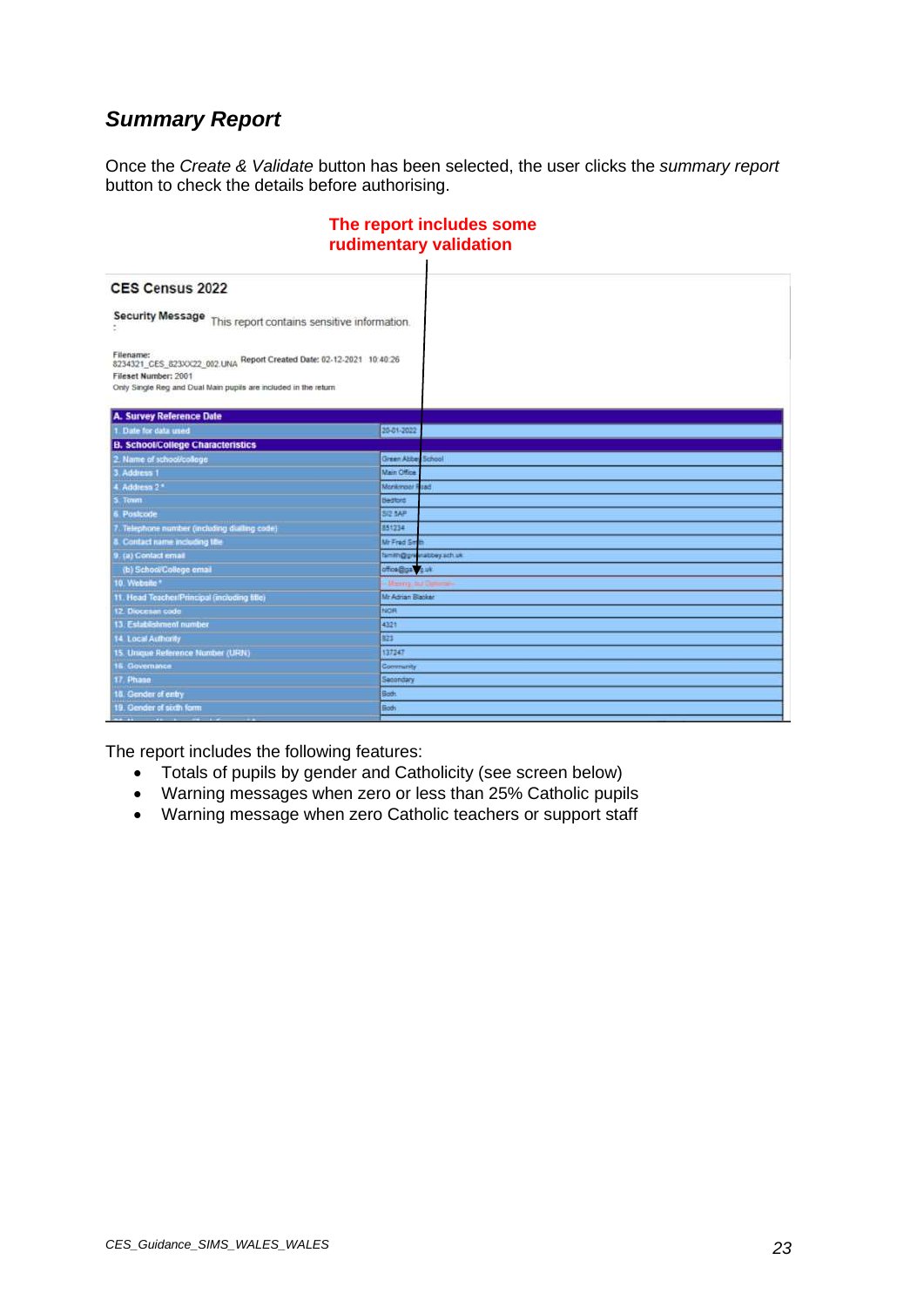|                | <b>Catholic Boys</b>     |                |                     | <b>Catholic Girls</b> |                    | <b>Other Boys</b>                                                 |                     | <b>Other Girls</b>        |
|----------------|--------------------------|----------------|---------------------|-----------------------|--------------------|-------------------------------------------------------------------|---------------------|---------------------------|
| Y14            | 52                       | ō              | 53.                 | Ð.                    | 54.                | o                                                                 | 55.                 | ø                         |
| Y13            | 56.                      | 32             | 57.                 | 43                    | 58.                | 10                                                                | 59.                 | 4                         |
| Y12            | 60.                      | 27             | 61.                 | 34                    | 62.                | 11                                                                | 63.                 | $\mathbf{B}$              |
| <b>Y11</b>     | 64                       | 58             | 65.                 | 81                    | 66.                | 13                                                                | 67.                 | g.                        |
| <b>Y10</b>     | 68                       | 63             | 69.                 | 55                    | 70.                | 12                                                                | 71.                 | 29                        |
| Y9             | 72                       | 75             | 73.                 | 66                    | 74.                | $5^{\circ}$                                                       | 75.                 | 14                        |
| Y8             | 76                       | 67             | 77                  | 59                    | 78.                | 17                                                                | 79.                 | 16                        |
| Y7             | 80                       | 63             | 81                  | 81                    | 82.                | 16                                                                | 83.                 | 19                        |
| Y6             | 84                       | o              | 85.                 | o                     | 86.                | o                                                                 | 87.                 | o                         |
| Y <sub>5</sub> | 88.                      | O              | 89.                 | o                     | 90.                | o                                                                 | 91                  | o                         |
| <b>Y4</b>      | 92                       | o              | 93.                 | ō                     | 94.                | ö                                                                 | 95.                 | ō                         |
| Y3             | 96                       | $\overline{0}$ | 97.                 | ō                     | 98.                | O.                                                                | 99.                 | O.                        |
| <b>Y2</b>      | 100                      | $\overline{0}$ | 101.                | o                     | 102                | o                                                                 | 103.                | O                         |
| Y1             | 104                      | o              | 105                 | o                     | 106                | ö                                                                 | 107                 | ٥                         |
| $\mathbb{R}$   | 108                      | o              | 109                 | o                     | 110                | O.                                                                | 111.                | o                         |
| N and<br>below | 112.                     | ö              | 113.                | o                     | 114.               | D.                                                                | 115                 | O.                        |
| Other          | 116                      | $\overline{G}$ | 117.                | $\overline{a}$        | 118                | $\overline{0}$                                                    | 119.                | $\overline{O}$            |
| Total          | Total Boys:              | 385            | <b>Total Girls:</b> | 399                   | <b>Total Boys.</b> | 84                                                                | <b>Total Girls:</b> | 99                        |
|                | Total Catholic Children: |                | 784                 |                       | 120                | Total Other Children.<br>Of which there are:<br>Christian - Other | 183                 | 5                         |
|                |                          |                |                     |                       | 121                | <b>Buddhist</b>                                                   |                     | 18                        |
|                |                          |                |                     |                       | 122                | Hindu                                                             |                     | 21                        |
|                |                          |                |                     |                       | 123                | Jewish                                                            |                     | 14                        |
|                |                          |                |                     |                       | 124                | Muslim                                                            |                     | 30                        |
|                |                          |                |                     |                       | 125                | Sikh                                                              |                     | 6                         |
|                |                          |                |                     |                       | 126                | Other                                                             |                     | $\overline{\overline{3}}$ |
|                |                          |                |                     |                       | 127                | None                                                              |                     | $\mathbf{1}$              |
|                |                          |                |                     |                       | 128                | Refused                                                           |                     | 1                         |
|                |                          |                |                     |                       | 129                | Missing                                                           |                     | o                         |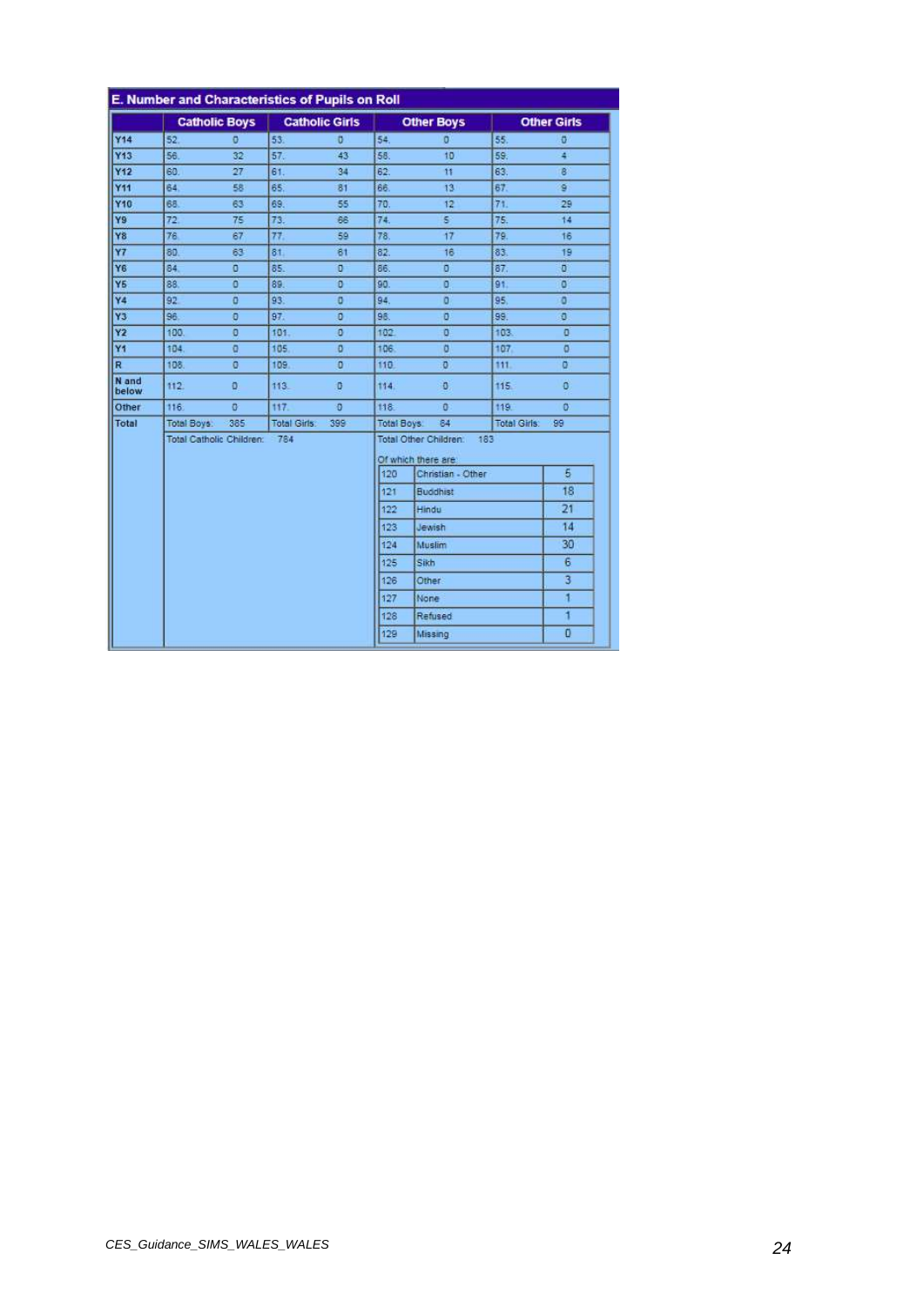#### <span id="page-24-0"></span>*Detail Reports*

If it is necessary to clarify staff or pupil data there are two detail reports that show all the data used in the Census at individual student and staff level.

These reports can be used to check figures that do not appear to correspond with school records. For example, pupil numbers by year group and catholicity sometimes show discrepancies which can now be resolved using the student report.

| <b>CES Return Details - CES Return 2016 Final Version</b>                                                                                                        |                               |  |  |  |  |  |
|------------------------------------------------------------------------------------------------------------------------------------------------------------------|-------------------------------|--|--|--|--|--|
| Save Undo Create & Validate Authorise <b>B</b> Summary Report <b>E</b> Detail Reports <b>Y</b>                                                                   | <b>O</b> Help $\otimes$ Close |  |  |  |  |  |
| 1 Census Details 2 School Information 3 Teaching Staff Qualification 4 Leadership Group 5   Detail Reports   6 RE Teaching 7 Pupil Ethnicity 8 Pupil Withdrawals |                               |  |  |  |  |  |
| 9 Pupils FSM 10 School Uniform 11 Headcount of Staff Religion                                                                                                    |                               |  |  |  |  |  |

Click on the 'Detail Reports' icon (see above) and select either the student or staff detail report.

The student report contains the following information for every student included in the Census:

- Surname
- Forename
- Gender
- Year group
- Ethnicity
- Religion
- In care (yes/no)
- FSM (yes/no)
- SEN without statement (yes/no)
- SEN with statement (yes/no)

The staff report contains the following information for every member of staff included in the Census:

- Surname
- Forename
- Post
- Religion
- Ethnicity
- Staff with CCRS
- Staff with NPQH

### <span id="page-24-1"></span>**Authorising**

When all checking has been completed to the satisfaction of the headteacher, the return is

authorised by clicking the authorise icon  $\sum_{n=1}^{\infty}$  Authorise at the top of the screen. The return cannot be edited after this stage. Clicking the "authorise" icon will save the Census in xml and html formats. The xml file is sent via the Census website to the CES. (The xml file is created from the una file at the point when the return is authorised.)

If an error is subsequently found in the data after authorisation, a new return should be created (see next sub-section).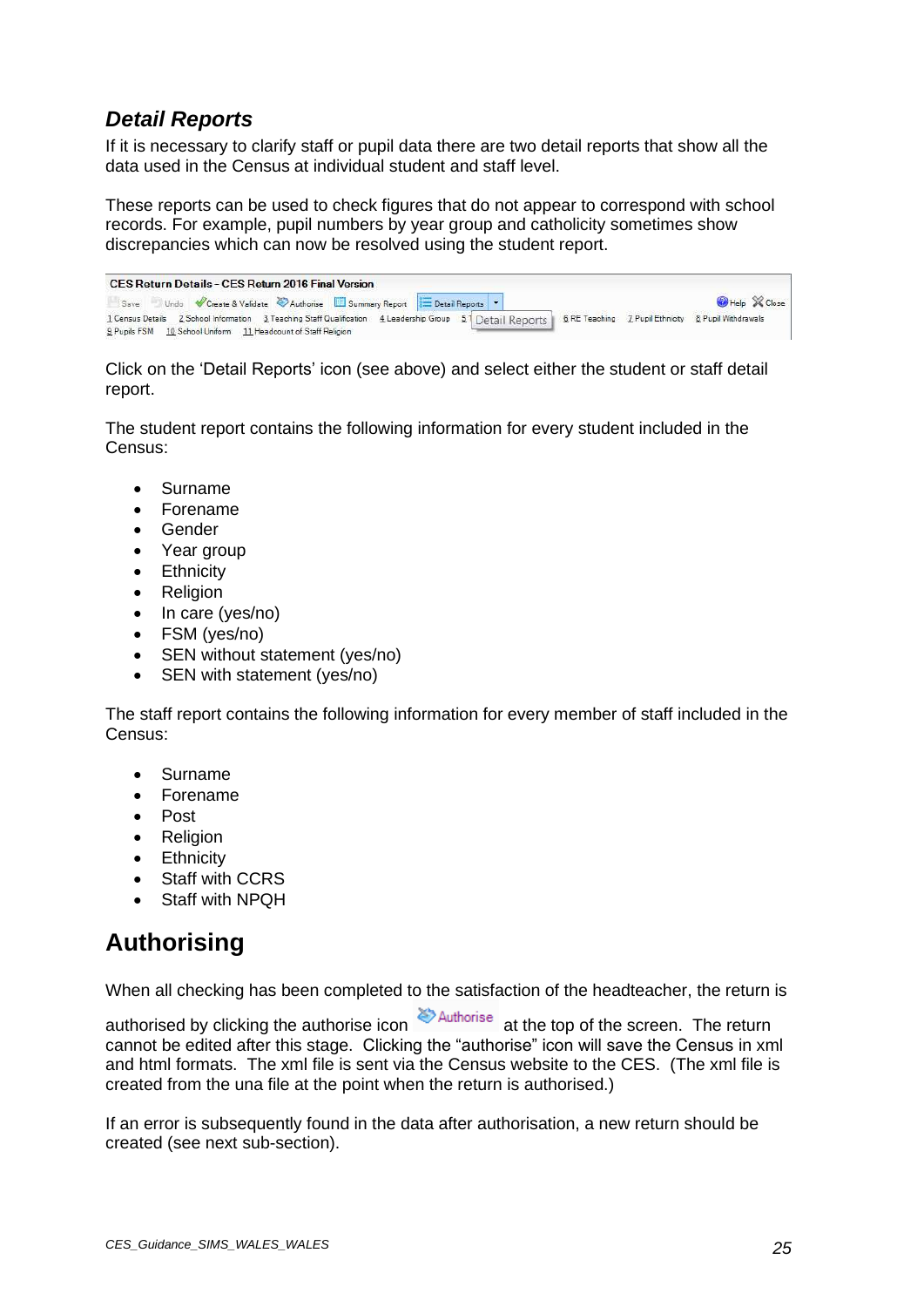Once the return has been completed and no further editing is needed the SIMS CES Census routine can be closed by pressing the *Close* button at the top right of the screen.

The process for transmitting the saved files to CES is covered in Section 6.

### <span id="page-25-0"></span>**What to do if an error is found after authorisation**

If an error is found in the data after authorisation, a new return should be created. However, **there is no need to create a brand new Census return.** If it is necessary to amend data, follow these steps:

1. Go to Routines | Statutory Returns | Schools CES Census

2. Click on 'Browse' at the top of the screen. A list of all the previous Census returns is displayed.

- 3. Highlight the current Census and click on 'Copy' at the top of the screen
- 4. A copy of the Census will be created, containing all the current data.

5. Correct the errors and then follow the previous steps to save, create & validate and authorise the return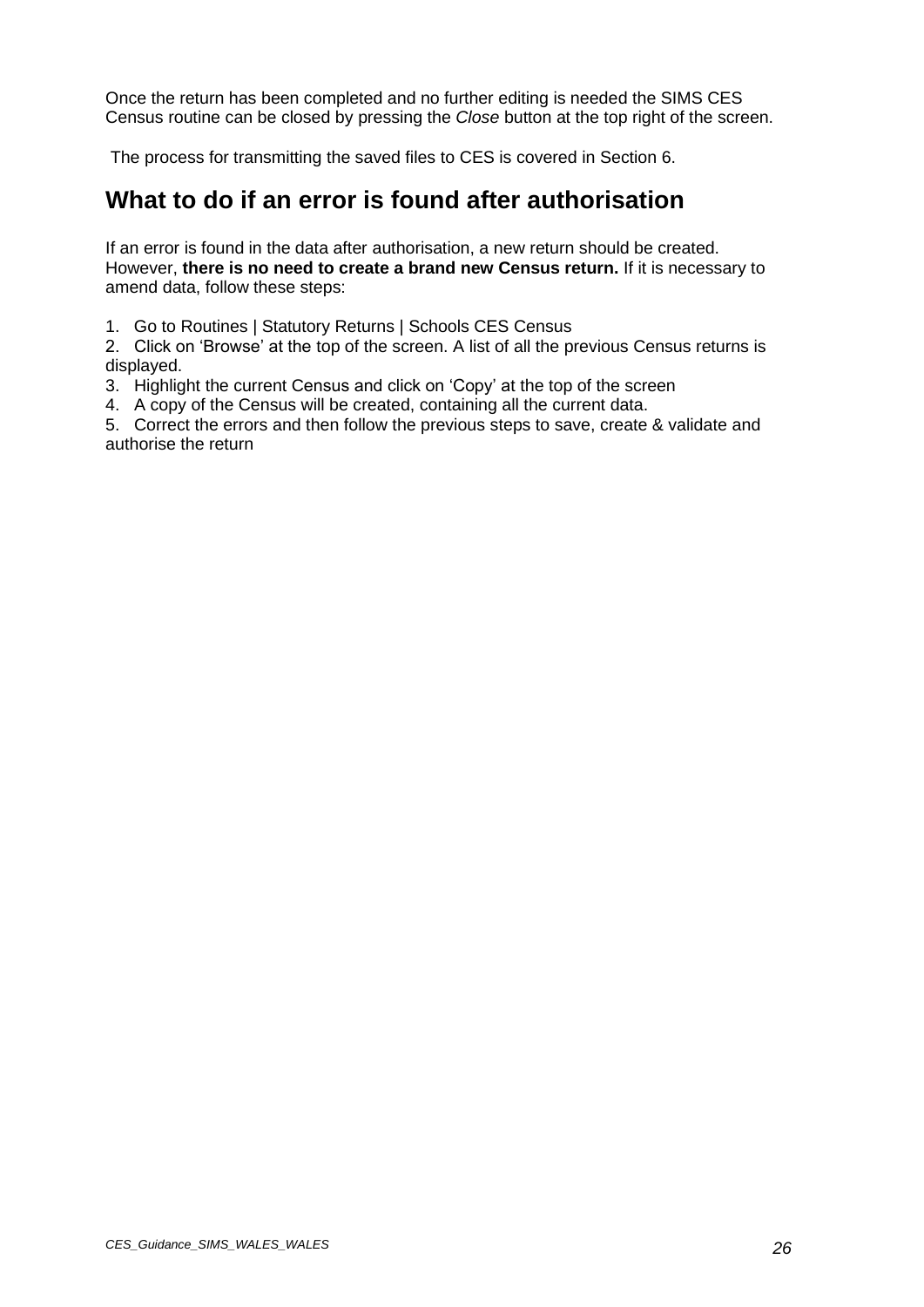# <span id="page-26-0"></span>**Section 6: Uploading the Census**

To submit your census file go to <https://www.cescensus.org.uk/upload> and upload the file using the online form.

You will be prompted for the user id and password. These are sent by email in the December preceding the Census. If you have not received this, please contact your diocesan representative, or the CES [\(census@catholiceducation.org.uk\)](mailto:census@catholiceducation.org.uk).

When you have logged in follow these steps:

- Select your diocese from the drop-down list
- Enter the email address to which a receipt confirmation should be sent
- Select the file to be uploaded
- Enter any additional information in the 'Comments' box.
- Click on the 'Upload Now' button

If your file upload is successful you will see a message on the screen and you will receive a confirmation email.

If your file upload is unsuccessful the reason for the failure will be displayed on the screen. The most likely reason will be that you have not entered all the necessary information on the form. Another reason may be that you have attempted to upload the wrong file.

If the file upload is unsuccessful you should attempt the upload again. If the problem persists please contact the CES Helpdesk at [census@catholiceducation.org.uk.](mailto:census@catholiceducation.org.uk)

|                                                                                                                                                                                               | File Upload                                   |             | <b>Education CES Census</b> 2022 |                                    |                                                          |
|-----------------------------------------------------------------------------------------------------------------------------------------------------------------------------------------------|-----------------------------------------------|-------------|----------------------------------|------------------------------------|----------------------------------------------------------|
|                                                                                                                                                                                               | <b>Upload</b><br>Home                         | <b>SIMS</b> | <b>EXCEL</b>                     | Support                            | <b>Return Rates</b>                                      |
| <b>SIMS Users</b>                                                                                                                                                                             |                                               |             | <b>Excel Users</b>               |                                    |                                                          |
| Upload your XML file. To locate the file in SIMS, go to:<br>Routines Statutory Returns Schools CES Census<br>Look for 'CES Census Folder' at the top of the screen.<br>Click here for diagram |                                               |             |                                  |                                    | Upload your Excel form after checking the validation tab |
|                                                                                                                                                                                               |                                               | for errors. | More information                 | Rename your file before uploading. |                                                          |
|                                                                                                                                                                                               | <b>Upload Census File</b>                     |             |                                  |                                    |                                                          |
|                                                                                                                                                                                               | Diocese: Select Diocese                       |             |                                  |                                    | ,                                                        |
| (for confirmation)                                                                                                                                                                            | Fmail:<br>Choose file No file chosen<br>File: |             |                                  |                                    | 7<br>5                                                   |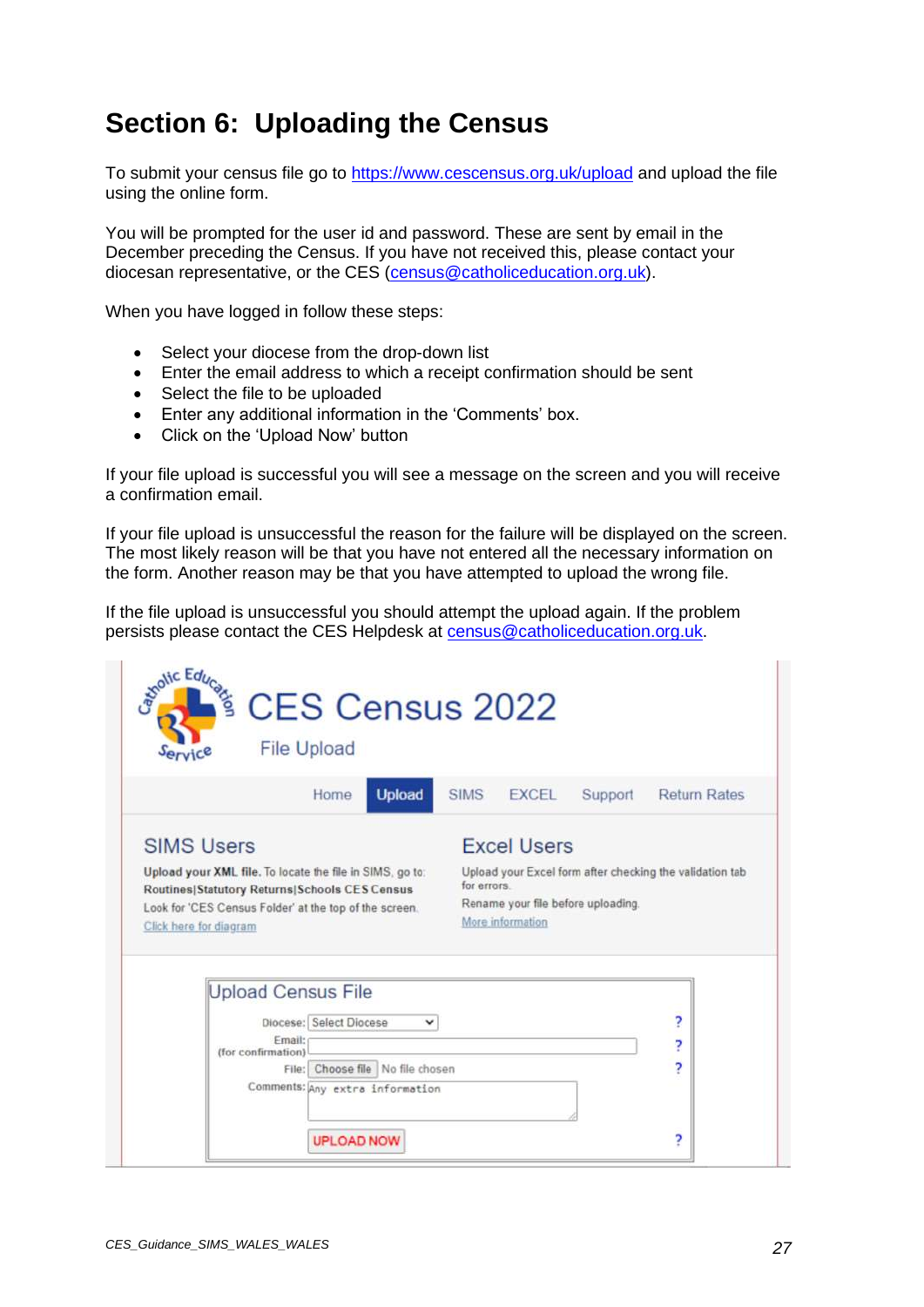# <span id="page-27-0"></span>**Appendix A: Diocesan Codes**

| Diocesan code | <b>Diocese</b> |
|---------------|----------------|
| CAR           | Cardiff        |
| <b>MEN</b>    | Menevia        |
| <b>WRF</b>    | Wrexham        |

# <span id="page-27-1"></span>**Appendix B: Support Staff**

|                                                | <b>Education Support Staff</b>                                                                                                                                                                                                                                                                  |  |  |  |  |
|------------------------------------------------|-------------------------------------------------------------------------------------------------------------------------------------------------------------------------------------------------------------------------------------------------------------------------------------------------|--|--|--|--|
| <b>England</b>                                 |                                                                                                                                                                                                                                                                                                 |  |  |  |  |
| <b>HL</b><br>QA<br><b>UA</b>                   | <b>Higher Level Teaching Assistant</b><br>Teaching Assistants with Diploma in Childcare and Education<br>(previously NNEB) or equivalent<br>Teaching Assistants without Diploma in Childcare and                                                                                                |  |  |  |  |
| SN                                             | Education (previously NNEB) or<br>equivalent<br><b>Special Needs Support Staff</b>                                                                                                                                                                                                              |  |  |  |  |
| <b>TA</b>                                      | Teaching assistants                                                                                                                                                                                                                                                                             |  |  |  |  |
|                                                | <b>Special Schools Support Staff</b>                                                                                                                                                                                                                                                            |  |  |  |  |
| CQ<br>CU                                       | Qualified child care staff<br>Unqualified child care staff                                                                                                                                                                                                                                      |  |  |  |  |
|                                                | Minority Ethnic Pupils Support Staff                                                                                                                                                                                                                                                            |  |  |  |  |
| EB<br>EO                                       | <b>Bilingual Assistants</b><br><b>Others</b>                                                                                                                                                                                                                                                    |  |  |  |  |
|                                                | <b>Other Education Support Staff</b>                                                                                                                                                                                                                                                            |  |  |  |  |
| ME<br>$\mathsf{L}\mathsf{L}$<br><b>SS</b>      | Matrons/Nurses/Medical Staff<br>Librarians<br>Others (including welfare assistants in the classroom, learning<br>mentors (employed at school),<br>study supervisors, cover supervisors, any other support staff<br>regularly employed at the<br>school (not covered in teaching assistants)     |  |  |  |  |
| TE.<br>IT                                      | <b>Technicians</b><br><b>IT Technicians</b>                                                                                                                                                                                                                                                     |  |  |  |  |
| <b>Wales</b>                                   |                                                                                                                                                                                                                                                                                                 |  |  |  |  |
| SN<br>MЕ<br>TA<br>HL.<br>TE.<br><b>PS</b><br>П | <b>Special Needs Support Staff</b><br>Matrons/Nurses/Medical Staff (including NHS employees)<br><b>Teaching Assistants (TAs)</b><br><b>Higher Level Teaching Assistants (HLTAs)</b><br>Laboratory or workshop technicians<br><b>Pastoral Support Staff</b><br>Librarians and Library Assistants |  |  |  |  |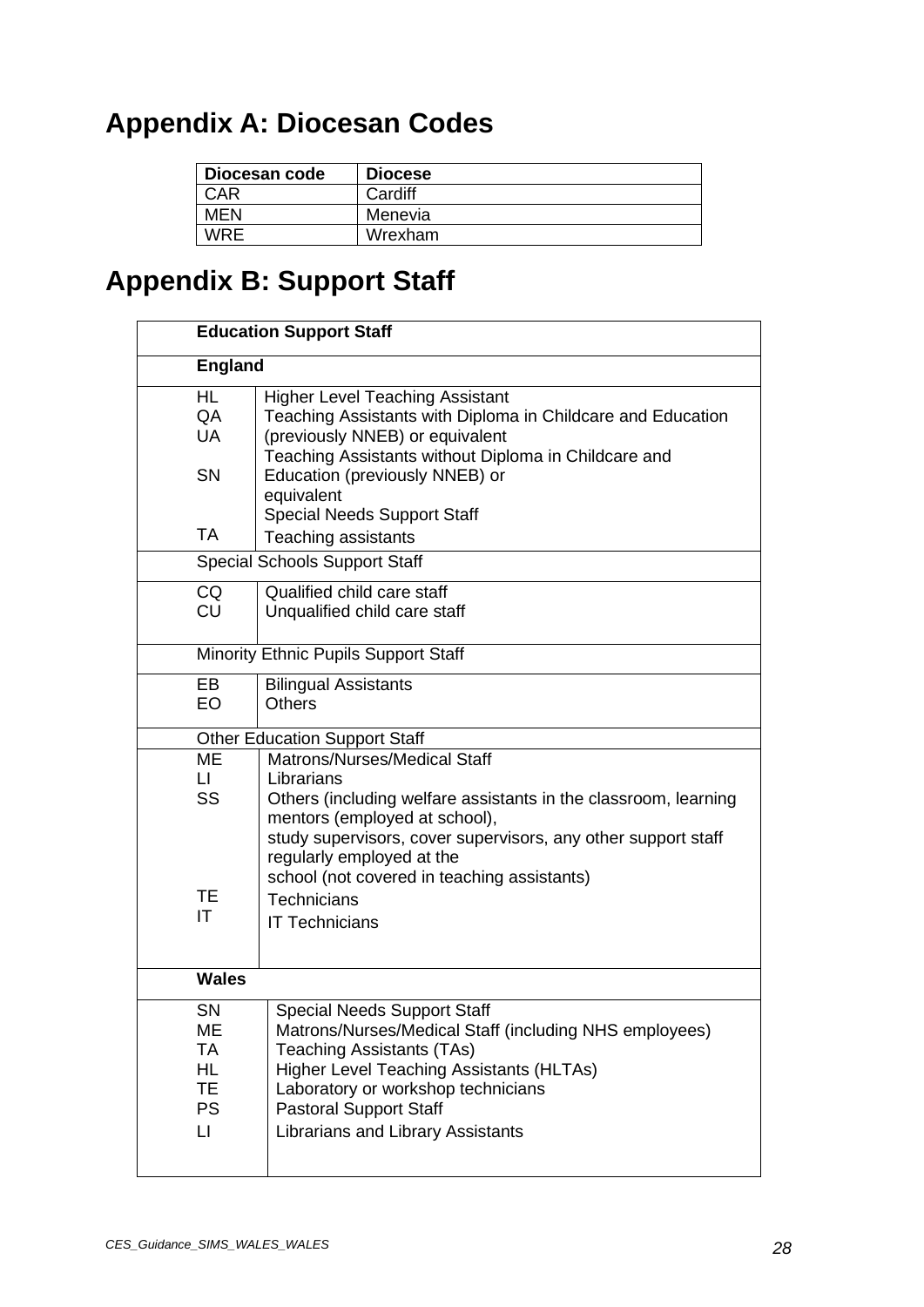# <span id="page-28-0"></span>**Appendix C: National data collection: DfE and WG**

In order to reduce the burdens on schools and to ensure comparability of data, where relevant, questions have been revised to align with information sought by DfE and the Welsh Assembly. Similarly, definitions used by these organisations are applicable, as appropriate, to the CES Census (e.g. definitions of full-time and part-time). For ease of reference, links to DfE and Welsh Assembly guidance are provided below.

The DfE link is:

<http://www.education.gov.uk/schools/adminandfinance/schooladmin/ims>

The WG link is:

[http://wales.gov.uk/topics/educationandskills/schoolshome/schooldata/ims/datacollections/](http://wales.gov.uk/topics/educationandskills/schoolshome/schooldata/ims/datacollections/pupillevelannualschoolcensus/;jsessionid=pGHJM17f615gxTKLJqP2vBqMbY7plmqR7DTZ8TQfNR4k2mJy2Kvk!741275934?lang=en) [pupillevelannualschoolcensus/;jsessionid=pGHJM17f615gxTKLJqP2vBqMbY7plmqR7DTZ](http://wales.gov.uk/topics/educationandskills/schoolshome/schooldata/ims/datacollections/pupillevelannualschoolcensus/;jsessionid=pGHJM17f615gxTKLJqP2vBqMbY7plmqR7DTZ8TQfNR4k2mJy2Kvk!741275934?lang=en) [8TQfNR4k2mJy2Kvk!741275934?lang=en](http://wales.gov.uk/topics/educationandskills/schoolshome/schooldata/ims/datacollections/pupillevelannualschoolcensus/;jsessionid=pGHJM17f615gxTKLJqP2vBqMbY7plmqR7DTZ8TQfNR4k2mJy2Kvk!741275934?lang=en)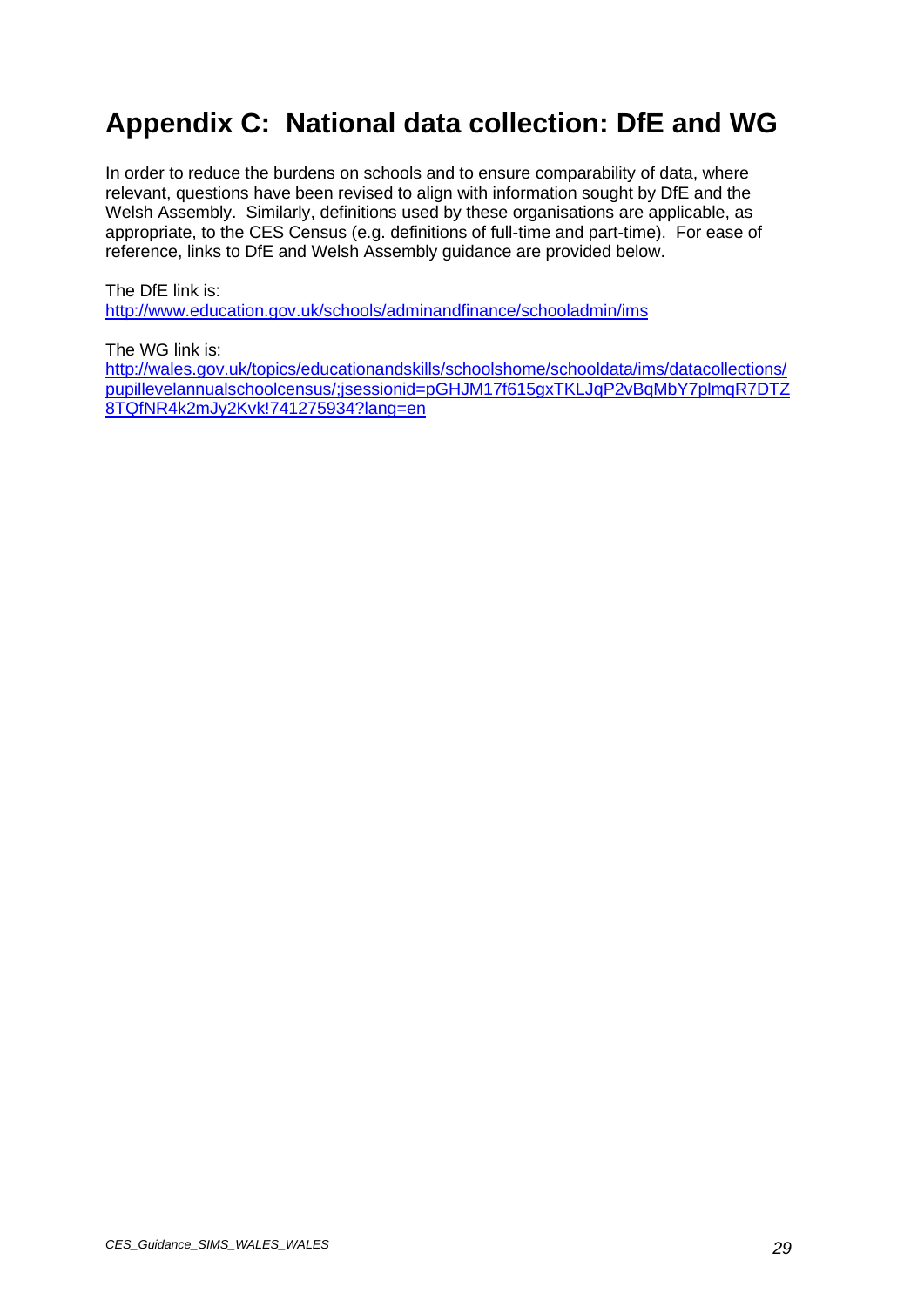# <span id="page-29-0"></span>**Appendix D: Diocesan Representatives**

| <b>Diocese</b>           | <b>Contact</b> | Title                         |
|--------------------------|----------------|-------------------------------|
| Cardiff<br>029 2023 3838 | Anne Robertson | Diocesan Schools Commissioner |
| Menevia<br>01239 612436  | Paul White     | Diocesan Schools Commissioner |
| Wrexham<br>01978 290344  | Wendy White    | Diocesan Schools Commissioner |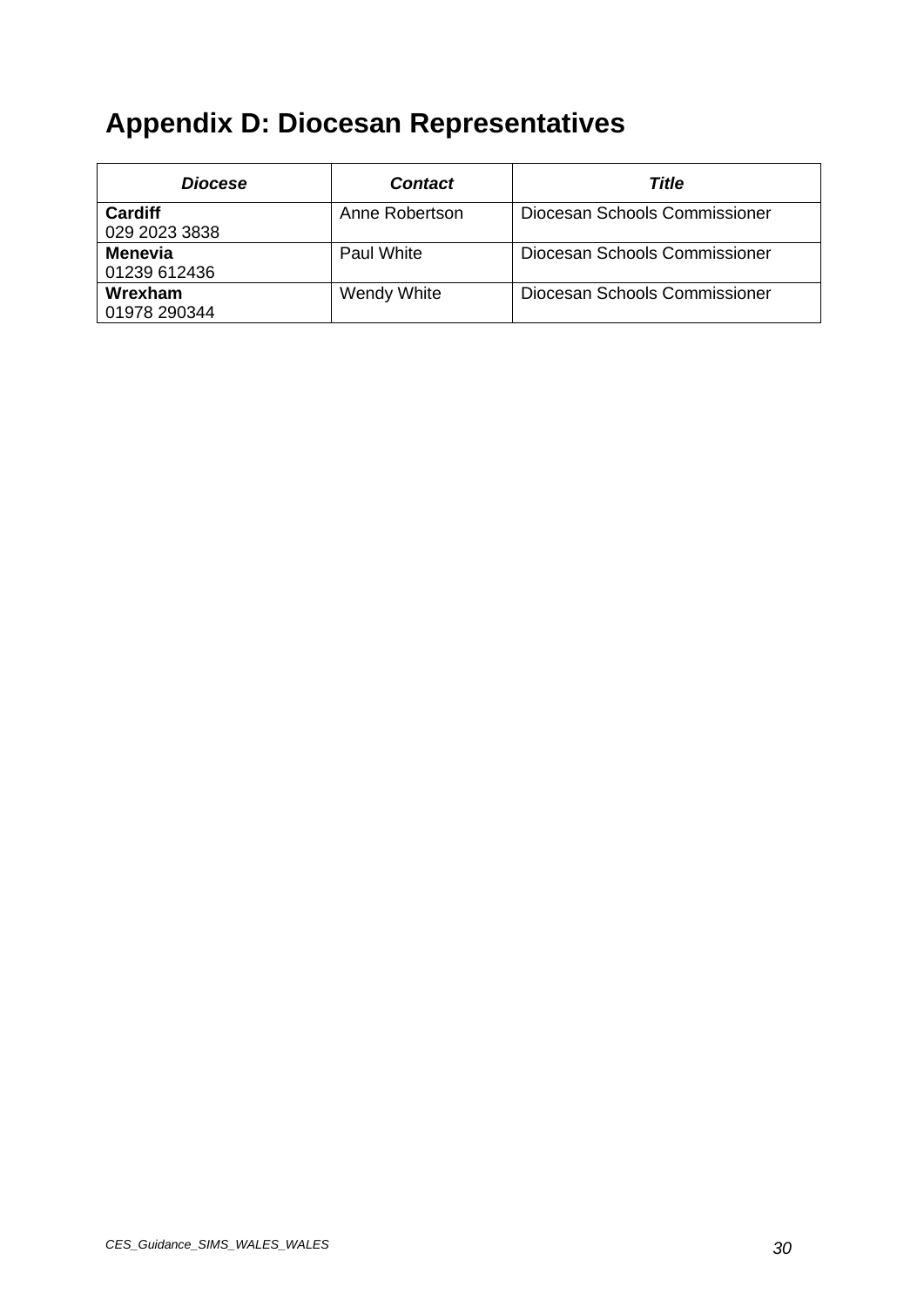# <span id="page-30-0"></span>**Appendix E: CES Census 2022 Questions**

The material below reflects the format of the Excel spreadsheet. The CES/SIMS software will generate the same data.

- A. Survey reference Date
	- 1. Date for data used
- B. School/College Characteristics
	- 2. Name of school/college
	- 3. Address 1
	- 4. Address 2
	- 5. Town
	- 6. Postcode
	- 7. Telephone number
	- 8. Contact name
	- 9. Contact email
		- a. School email address
		- b. Contact email address
	- 10. Website
	- 11. Head teacher/Principal
	- 12. Diocesan code
	- 13. Establishment number
	- 14. Local authority
	- 15. Unique reference number
	- 16. Governance
	- 17. Phase
	- 18. Gender of entry
	- 19. Gender of sixth form
	- 20. Name of trustees (if not diocesan)
- C. Teaching staff information
	- 21. Number (headcount) of male staff with NPQH qualification
		- a. Catholic
		- b. Other
	- 22. Number (headcount) of female staff with NPQH qualification
		- a. Catholic
		- b. Other
	- 23. Number (headcount) of male staff undertaking NPQH qualification
		- a. Catholic
		- b. Other
	- 24. Number (headcount) of female staff undertaking NPQH qualification
		- a. Catholic
		- b. Other
	- 25. Number of vacancies in leadership group by role
		- a. Executive Head Teacher
		- b. Head Teacher
		- c. Deputy Head Teacher
		- d. Assistant Head Teacher
	- 26. For each vacancy, please show duration in school terms.
	- 27. Acting head teacher Catholic?
	- 28. Ethnicity of head teacher
	- 29. Number of executive head teachers
	- 30. Number of head teachers
	- 31. Number of deputy head teachers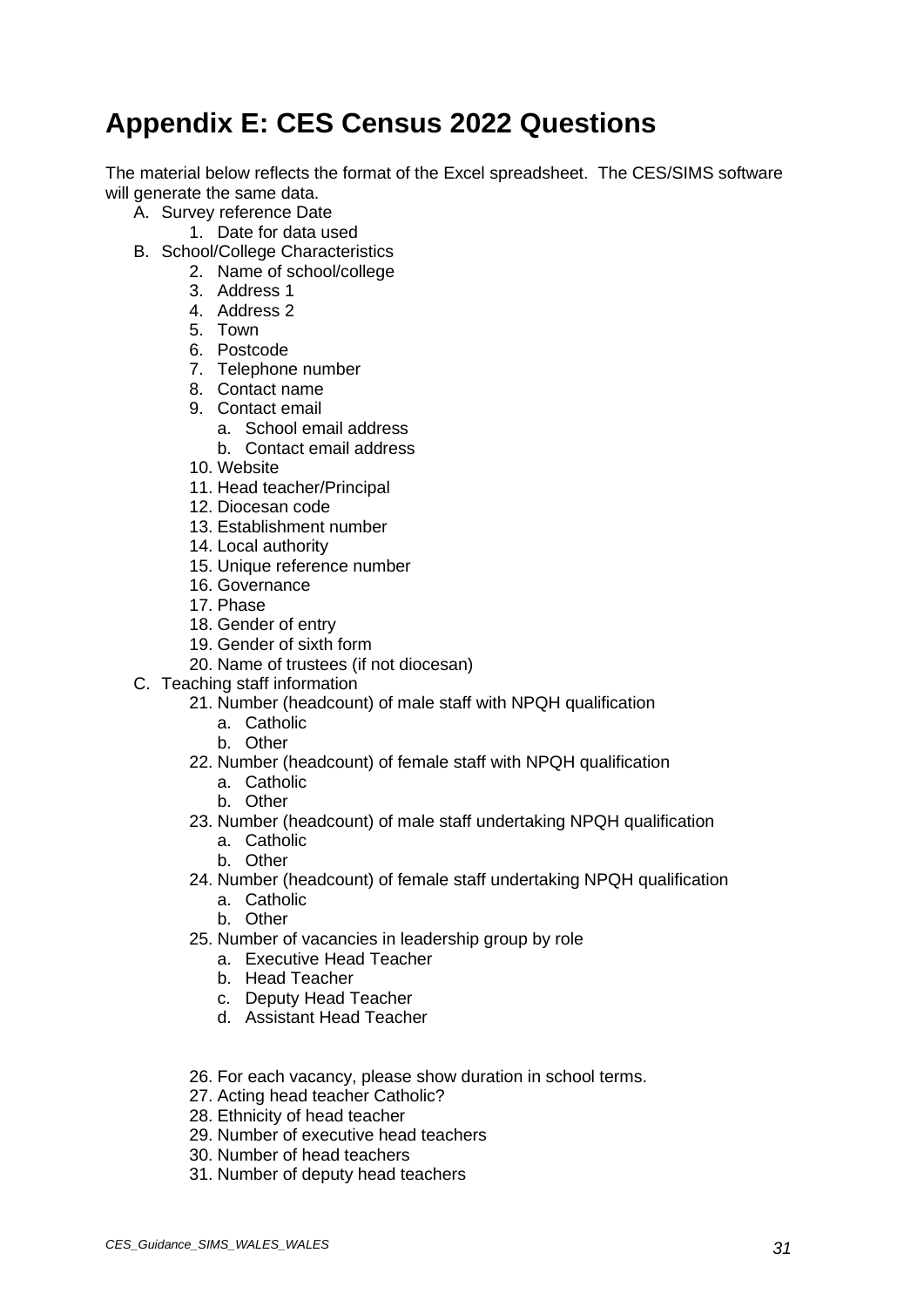#### 32. Number of assistant head teachers

#### **Total Teachers**

- 33. Total Catholic teachers (headcount)
- 34. Total other teachers (headcount)
- 35. Number of staff who have CCRS

#### **Teachers by ethnic group:**

- 36. White British
- 37. White Irish
- 38. White Other
- 39. Traveller of Irish/Gypsy/Roma heritage
- 40. Mixed/Dual background
- 41. Asian/Asian British
- 42. Black/Black British
- 43. Chinese
- 44. Other ethnic group
- 45. Not known

#### **RE Teaching in Schools and Colleges**

- 46. Number of specialist qualified RE teachers
- 47. Total number of staff who teach RE
- 48. Number of staff whose teaching timetable comprises at least 50% RE teaching
- 49. Any RE classes taken by teaching assistants
- D. Education Support Staff in Categories Listed in Guidance
	- 50. Number (headcount) Catholic
	- 51. Number (headcount) other
- E. Number and characteristics of Pupils on Roll

52 – 119 Numbers of Catholic boys and girls, non-Catholic boys and girls, from Nursery to Y14

#### **Number of non-Catholic pupils on roll by religion**

- 120. Christian Other
- 121. Buddhist
- 122. Hindu
- 123. Jewish
- 124. Muslim
- 125. Sikh
- 126. Other
- 127. None
- 128. Refused
- 129. Missing

130. Number of pupils (if any) withdrawn from collective worship and / or RE.

- 131. School uniform
- 132. If yes, uniform provides for requirements of other religions (eg Sikh)
- 133. Number of pupils on roll who are in care/looked after
- 134. Number of pupils who are taking up FSM (free school meals)
- 135. Number of pupils with SEN without statement
- 136. Number of pupils with SEN with statement
- 137. Number of pupils (if any) withdrawn from SRE

#### **Number of pupils on roll by ethnic group**

- 138. White British
- 139. White Irish
- 140. White Other
- 141. Traveller of Irish/Gypsy/Roma heritage
- 142. Mixed/Dual Background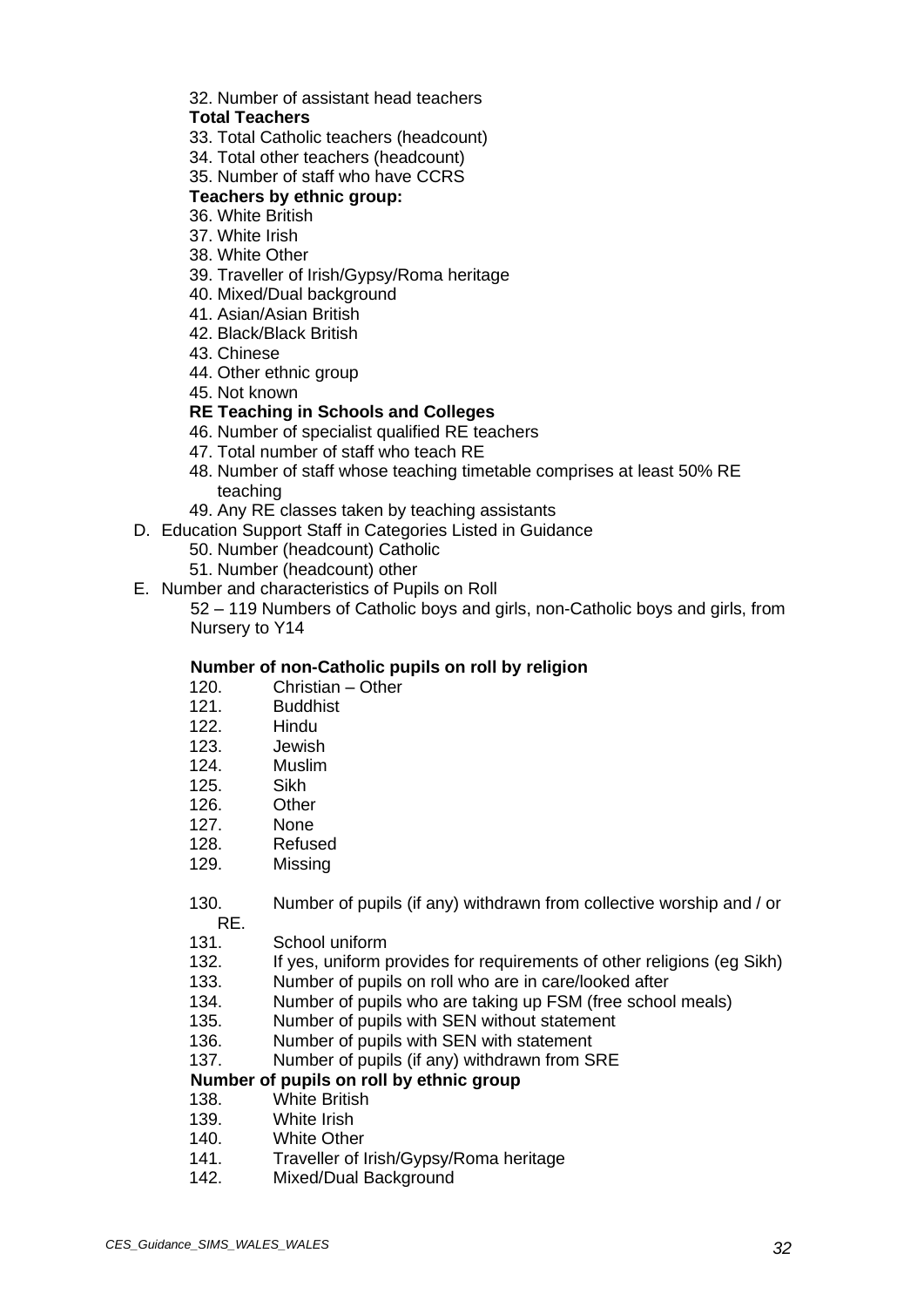- 143. Asian/Asian British<br>144. Black/Black British
- 144. Black/Black British<br>145. Chinese
- 145. Chinese<br>146. Other eth
- 146. Other ethnic group<br>147. Refused
- 147. Refused<br>148. Not know
- Not known
- F. Data Collection and Management Information<br>149. Management Information Syste
	- 149. Management Information System (MIS) that your school/college uses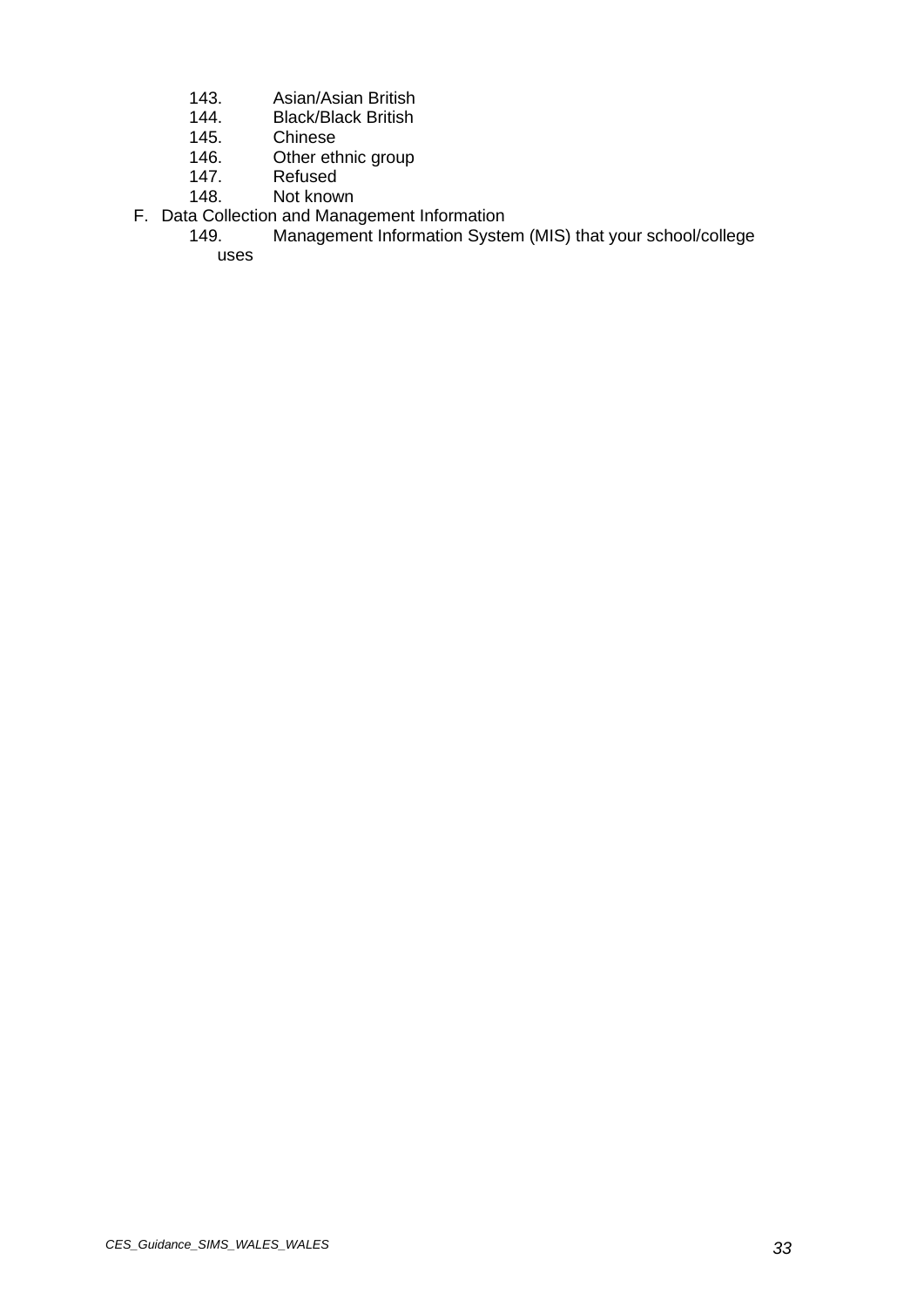# <span id="page-33-0"></span>**Appendix F - Adding Missing Catholic Lookups for the CES Census**

The SIMS software categorises the religion of a pupil or member of staff according to the DCSF/WG statutory list. Some SIMS users, however, do not have the Catholic lookup. The following process will add the missing category and confirm that, if it is already present, it is properly set up.

#### **Staff: Catholic Religion**

Some schools already have lookups for Catholic staff.

- Follow the route Tools | Lookups | Maintain.
- In Description, type *Religion* and in Data Area select *Staff*.
- Click Search, highlight the resulting "Religion Staff Yes" field and click *Open*.

If the school has a lookup value for *Catholic* or *Roman Catholic* staff (usually with a code like RC or ROC), it should be visible here and marked as Active; click Browse at the top of the screen and move to the next category (Students: Catholic Religion, below). If the list does not have a Catholic category (often there is nothing or "Not Collected" in the Values box), click on *New* to the right of the list. An "Add/Edit Lookup Value" box will appear.

- In Code, enter *RC*.
- In Description, type *Catholic*.
- Make sure that the *Active* box is checked.
- Click *OK*, then click *Save*. You will be reminded to log out to allow the changes to take effect: click *OK*.

#### **Students: Catholic Religion**

Most schools will have a *Catholic* or *Roman Catholic* category (usually code RC or ROC) for their students.

The SIMS Autumn release will automatically ensure that a student Catholic religion code is created if one does not already exist. If for any reason this does not happen, follow these steps:

- Go to Tools | Lookups | Maintain
- In Description, type *Home Religion* and in Data Area select *Student*.
- Click *Search*, highlight the resulting "Home Religion Student Yes" field and click *Open*.

If the school has a lookup value for Catholic or Roman Catholic students, it will be visible here. Highlight it and click the *Open* button on the right.

• Confirm that the Category is set to *CH – Christian* and that the *Active* box is checked, and correct them if they are not. Click *OK*.

If the list does not have a Catholic category, click on *New* to the right of the list.

- In Code, enter *RC*.
- In Description, type *Catholic*.
- In Category, select *CH - Christian*.
- Make sure that the *Active* box is checked.
- Click *OK*.
- Click *Save*. You will be reminded to log out to allow the changes to take effect: click *OK*.

Once you have completed these steps, exit SIMS to allow the changes to take effect before re-opening SIMS and continuing.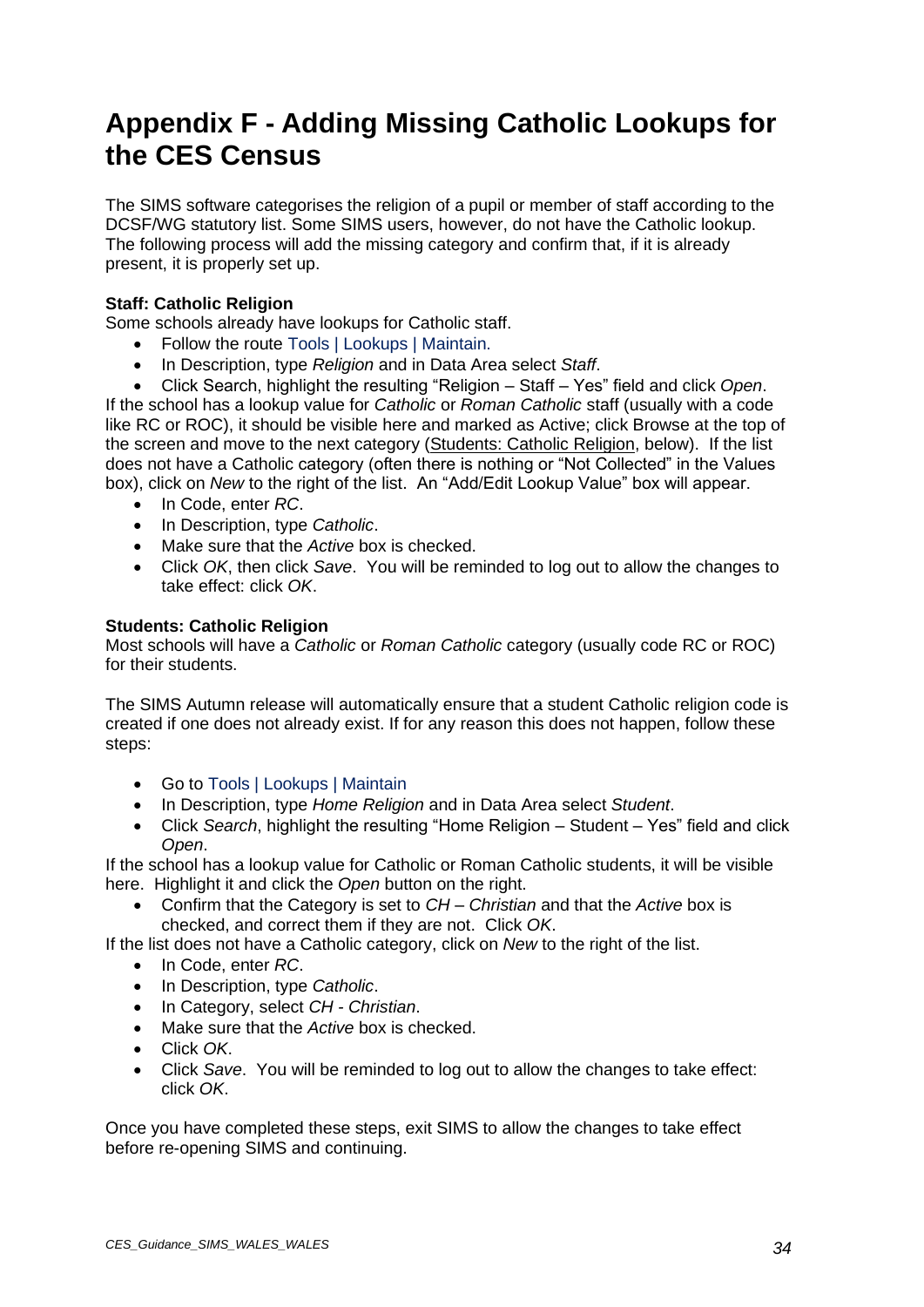# <span id="page-34-0"></span>**Appendix G: Matching the CES Census Lookups**

The CES Census derives a lot of information from SIMS data that has been entered into SIMS using lookup tables (drop down menus).

Some of the lookup table options must be matched to CES categories so that the data is extracted correctly.

The Lookup tables which need matching for the CES Census are:

For Staff:

• Catholic Religion

For Pupils:

• Catholic Religion

The route to matching the lookup tables is:

#### Tools | Statutory Return Tools | Update CES Census Lookups

| Routines<br><b>Seports</b><br>Focus<br>Forward<br>Back                                    | Tools. | Window<br>Help<br>Admissions:                                                                                      | ., | MRDZSDJS                                                                                                                                                                  |                                                                                                                        |                    | e.                                                      |
|-------------------------------------------------------------------------------------------|--------|--------------------------------------------------------------------------------------------------------------------|----|---------------------------------------------------------------------------------------------------------------------------------------------------------------------------|------------------------------------------------------------------------------------------------------------------------|--------------------|---------------------------------------------------------|
| <b>A External</b><br><b>Home Page</b><br>12/11/2013                                       |        | Lookups<br>Other Schools<br>Setups<br>Setup Message Options                                                        |    |                                                                                                                                                                           | œ                                                                                                                      |                    | Compute Cocumentation C Help X Close                    |
| School Bulletine<br>Title                                                                 |        | Housekeeping<br>Academic Management<br>Maintain Medical Event                                                      | ٠  | 756<br>ments:                                                                                                                                                             | <b>Alterdates Surrours</b>                                                                                             |                    |                                                         |
| CPD programme for the au                                                                  |        | Statutory Return Tools<br>Pupil Premium                                                                            |    | Import Qualification Data<br>Retneve Authorised Census Return Files                                                                                                       |                                                                                                                        |                    |                                                         |
| Favounds<br>Schools CES Census                                                            | ×.     | Check for Lindate<br>System Diagnostics<br>Performance<br>Validate Memberships<br>Cover.<br>Staff<br><b>CAPITA</b> |    | Duplicate QAN Report<br>Update Hours for Early Years<br>Update Top-up Funding<br>Update Adopted from Care<br>Update CES Cerman Lookum<br>School Workforce Census Settings | Update QANs and Discount Codes for Course Manager                                                                      | hed Absence        | <b>Unauthorised Absence</b><br><b>NEWS</b><br>Category  |
| School Cereus<br>Student Details                                                          |        | SCILUS<br>SupportNet.                                                                                              |    | Reconcile Post-16 Course & Exam Results<br>Beconcile Post-16 Course & Exam Entries                                                                                        |                                                                                                                        | Assembly<br>léning | Assembly<br><b>Extra</b> Curricular<br>Parents' Evening |
| <b>BufK Update</b><br>Maintain<br>Page(a): 11 2 3 4<br>Merus Reports Students Mericaheets |        |                                                                                                                    |    |                                                                                                                                                                           | 13/11/2013 16:00 - 16:30<br>14/11/2013 16:00 - 17:00<br><b>School Choir</b><br>14/11/2013 16:00 - 17:30<br>SMT Meeting | Department meeting | Meeting<br>Extra Curricular<br>Meeting<br>More.         |

To match Catholic to the look up tables, follow the route shown above; this will bring you to the screen shown below.

The SIMS lookups will appear in the drop down menu at the right hand side of each category for which they refer.

If you click the down arrow next to Catholic Religion a drop down box appears. Move your cursor to *Catholic* (or *Roman Catholic*) and click on this choice. This will place *Catholic* in the Catholic Religion box.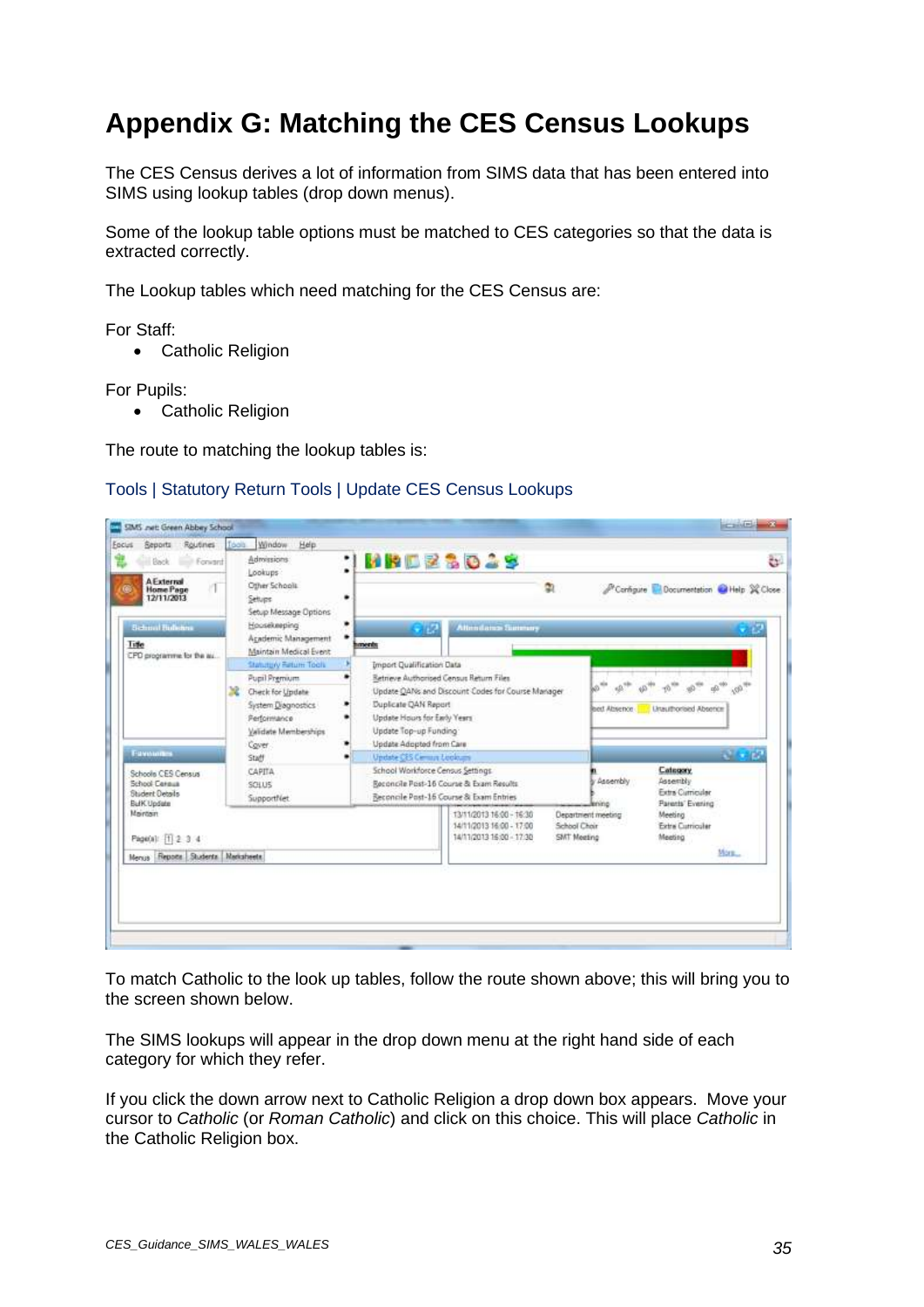| Focus Beports Routines Tools Window                                                                |       |         | Help<br><b>Gene · Monacle &amp; 8 Life P.9 MMBCZ&amp;4086 BM</b>                                                                                                                                                                                                                                 |                   |                      | Ġ. |
|----------------------------------------------------------------------------------------------------|-------|---------|--------------------------------------------------------------------------------------------------------------------------------------------------------------------------------------------------------------------------------------------------------------------------------------------------|-------------------|----------------------|----|
| <b>Update CES Census Lookups</b><br>Save J Undo<br>1 Staff Related Lookups 2 Pupil Related Lookups |       |         |                                                                                                                                                                                                                                                                                                  |                   | Links + Help & Close |    |
| 1 Staff Related Lookups                                                                            |       |         |                                                                                                                                                                                                                                                                                                  |                   |                      |    |
| Catholic Religion<br>Staff with White Irish Ethnicity                                              | Title | Surname | Christian - Catholic<br>w<br><b>Buddhist</b><br>Christian - Other<br>Christian - Anglican<br>Christian - Baptist                                                                                                                                                                                 | ٠<br><b>B</b> New |                      |    |
|                                                                                                    | Miss  | Bates   | Christian - Catholic<br>Christian - Methodist<br>Christian - Presbytarian<br><b>Hindu</b><br>Jewish - Other<br>Jewish - Conservative<br>Jewish - Orthodox<br>Jewish - Reform<br>Muslim - Other<br>Muslim - Shia<br>Muslim - Sunni<br>No Religion<br>Other Religion<br>Refused<br>Shirito<br>Sikh | C Delete          |                      |    |

Continue this process for adding *Catholic Pupils*.

Click Save.